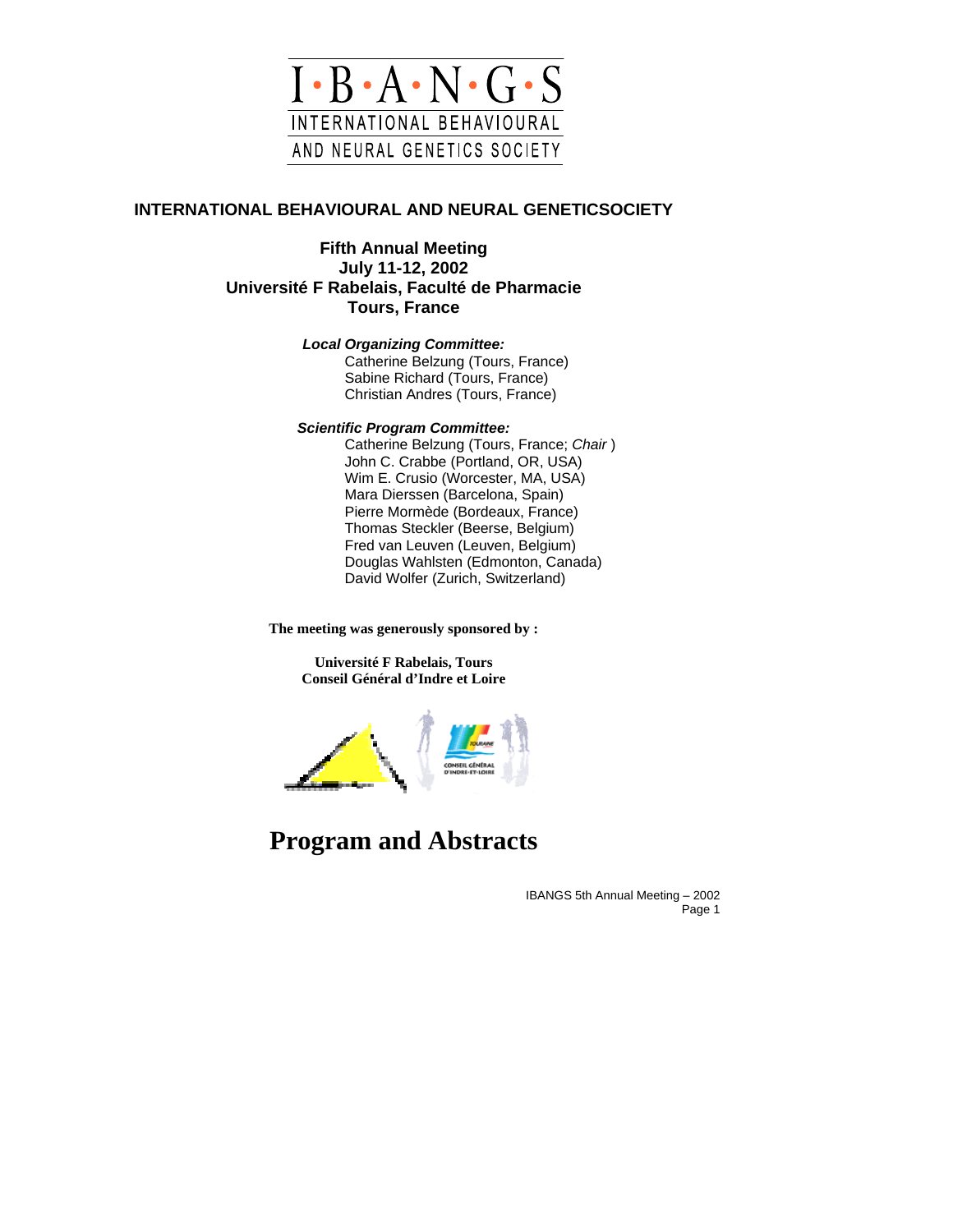#### **Program**

#### *July 11th 2002*

**9.00-11.00 Symposium:** *Down syndrome: from genes to humans***, organized by Mara Dierssen (Barcelona, Spain); Chair Mara Dierssen (Barcelona, Spain)** 

9.00-9.30: Jean Delabar (Paris, France), "Brain phenotypes of DCR1 YAC transgenic mice"

9.30-10.00: I. Ballesteros-Yáñez (Spain) "Implication of Dyrk1a (minibrain) in morphological alterations of cortical pyramidal neurons associated with Down syndrome."

10.00-10.30 Ceri Davies (UK), "What do murine genetic models of Down syndrome and Alzheimer's disease actually model?"

10.30-11.00 Mara Dierssen (Barcelona, Spain), "Single gene transgenics and their contribution to the understanding of Down syndrome phenotype".

11.00-11.30 coffee

11.30-12.30 Poster session List of posters at the end of the program

12.30-14.00 lunch

**14.00-16.00 Symposium:** *Does genetic invalidation of proteins parallel pharmacologic invalidation of the protein***? organized by Catherine Belzung (Tours, France), Chairs John Crabbe (Portland, USA) and Catherine Belzung (Tours, France**)

14.00-14.30 Florence Crestani (Zurich, CH), "GABAA receptor subtypes: dissecting their pharmacological functions"

14.30-15.00 John Crabbe (Portland, OR, USA), "Phenotypic complexities of behavioral studies targeting single proteins"

15.00-15.30 François Tronche (Paris, France), "Stress and transcription, conditional mutagenesis of the glucocorticoid receptor"

15.30-16.00 Catherine Belzung (Tours, France), "Involvement of 5-HTa receptors in the anti-depressant effects of fluoxetine: evidence that gene invalidation does not mimick the effects of a pharmacological antagonism"

16h00-16h30 coffee

#### **16h30-17h30 Free communications, Chair Wim Crusio (Worcester, USA**)

16.30-16.50 L. Lewejohann, H. Prior, J. Brosius, N. Sachser, B. Skryabin "Behavioural phenotyping of mice lacking BC1, a non-protein coding gene"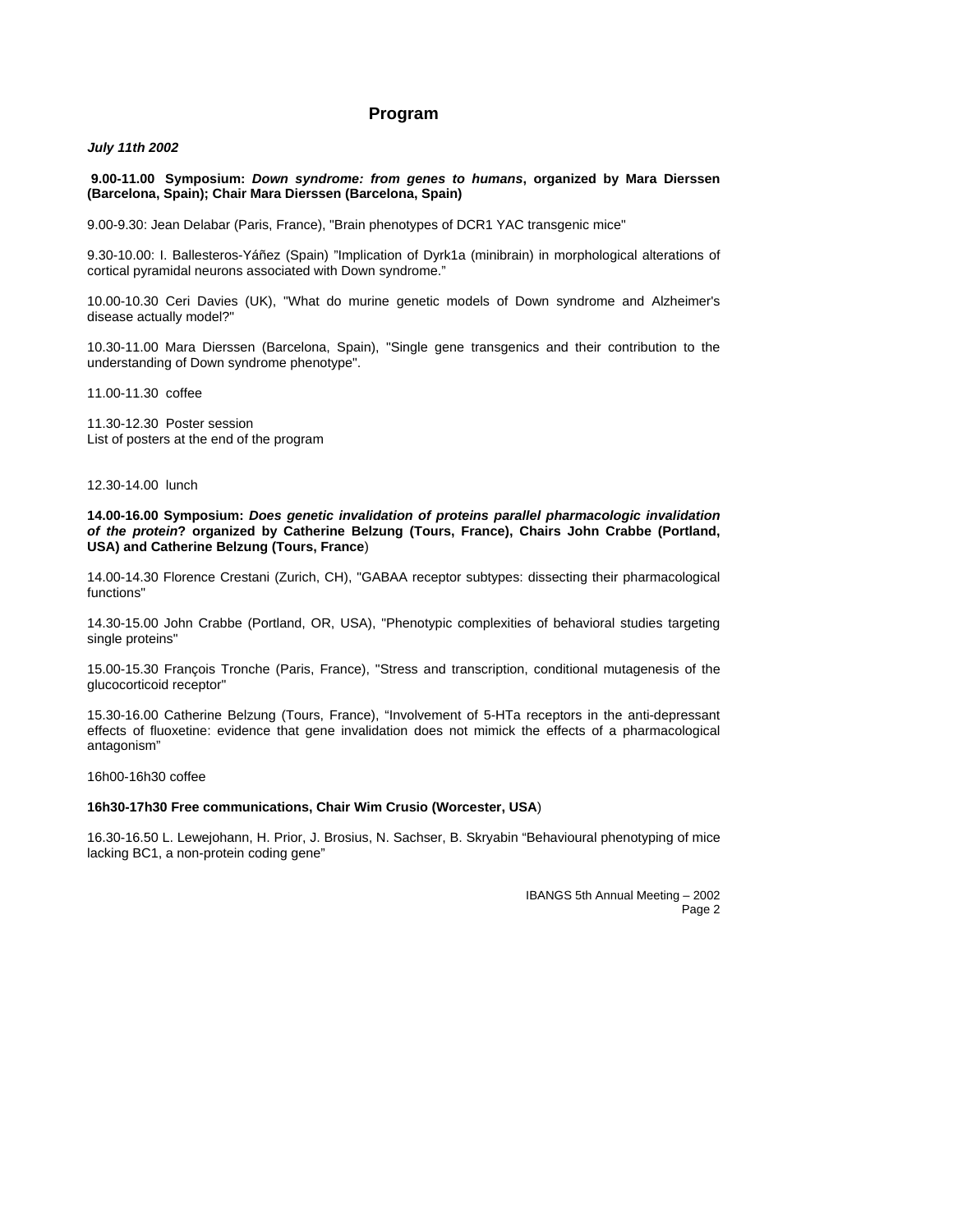16.50-17.10 Dae Jong Jeon, Yu-Mi Yang, Myung-Jin Jeong, Kenneth D. Philipson, Hyewhon Rhim, and Hee-Sup Shin "Enhanced Long-Term Potentiation, Learning, and Memory in Mice Lacking Na+/Ca2+exchanger 2"

17.10-17.30 Marco Angelo and Karl Peter Giese "Forebrain-restricted overexpression of p25 improves learning and increases aggression"

#### **17.30-18.30 IBANGS business meeting**

#### **19.00 banquet**

*July 12th 2002* 

**8.30-11.30 Symposium** *Mouse models of neurodegeneration: what is the problem?* **organized by Fred van Leuven (Leuven, Belgium); Chair Fred van Leuven (Leuven, Belgium)** 

8.30-9.00 Philip Kahle (Munich, Germany) "Transgenic mouse models of neuronal and glial synucleinopathy"

9.00- 9.30 Hans-Peter Lipp (Zurich, Switzerland) "Functional correlates of neurodegeneration in mice by continuous in-cage monitoring: analysis of circadian activity differentiates between prion strains"

9.30-10.00 Thomas Bayer (Bonn, Germany) "Molecular events in the aging brain of Alzheimer mouse models"

10.00-10.30 Paul Chapman (Cardiff, UK) "Episodic-like memory and synaptic function in an AD mouse model"

10.30-11.00 Chris Janus (Toronto, Canada) "Analysis of behavior and effect of vaccination in APPtransgenic mice"

11.00-11.30 Fred van Leuven (Leuven, Belgium) "Mice with a mutant or a deficient APP and/or PS1 gene"

11.30-12.00 coffee

#### **12.00-13.00 Free communications; Chair C. Andres (Tours)**

12.00-12.20 Josh Dubnau, Scott Gossweiler, Lori Grady, Jodi Barditch, Pat Smith, Jim Dezazzo, Ulli Certa, Clemens Broger, Rod Scott, Ann-shyn Chiang and Tim Tully. "DNA chips reveal the involvement in memory of multiple components mRNA localization machinery"

12.20-12.40 Roussot, Pitel, Vignal, Faure, Mills, Guémené, Leterrier, Mignon-Grasteau, Le Roy, Perez-Enciso and C. Beaumont "QTL Research on duration of tonic immobility in quail"

12.40-13.00 S. Richard, J.M. Faure, A.D. Mills, D.C. Davies "Mechanisms of fear behaviour in Japanese quail"

13.00-14.30 lunch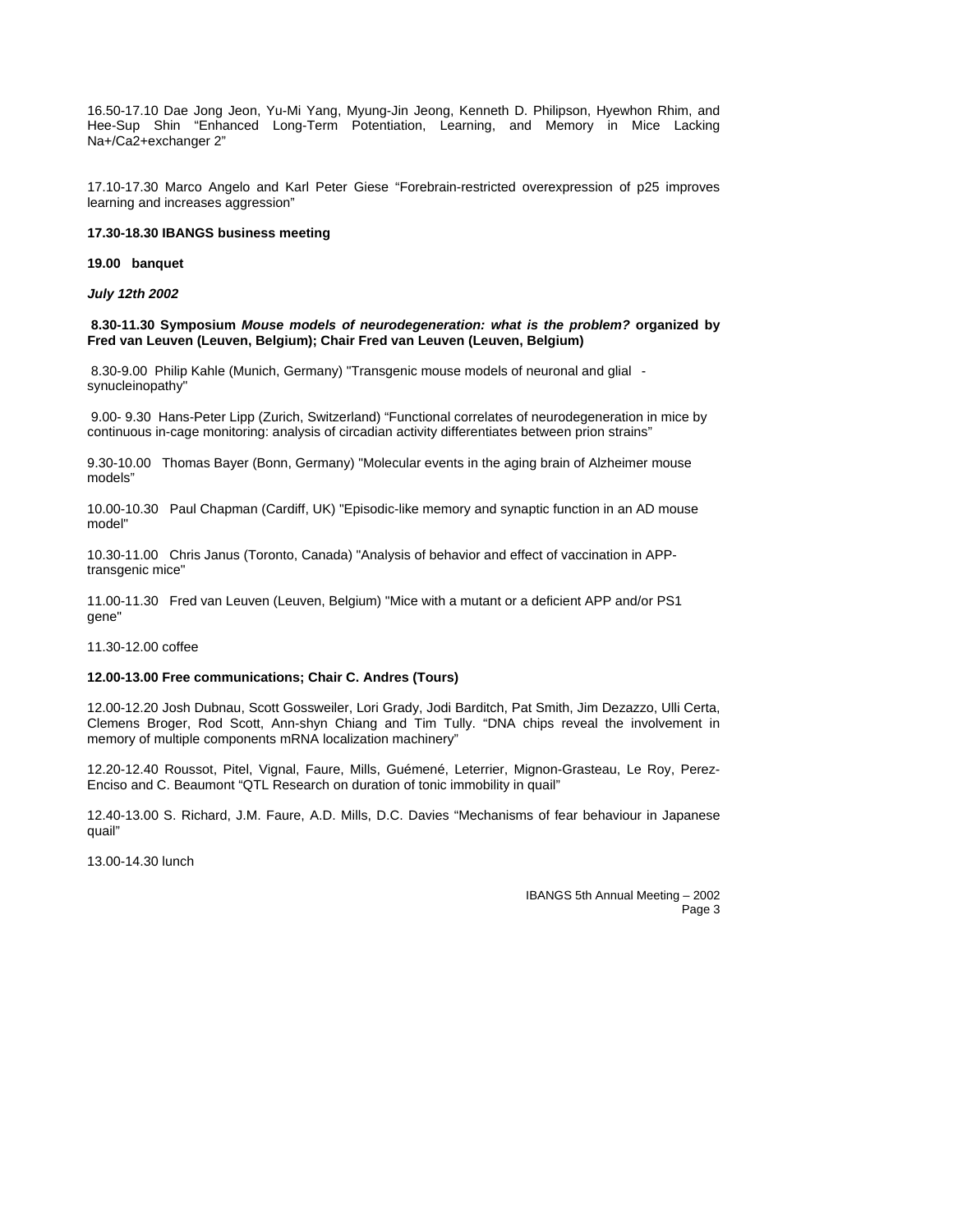#### **14.30-17.00 Symposium** *Drosophila behavioral neurogenetics,* **organized by Gert Pflugfelder (Wurzburg, Germany), Chair G. Pflugfelder**

14.30-15.00 Alberto Ferrus (Madrid, Spain), "The role of synapse number for sensory perception in *Drosophila*"

15.00-15.30 Jean-Rene Martin (Paris, France), "Neuroendocrine control of the sexually dimorphic locomotor behavior in *Drosophila melanogaster*"

15.30-16.00 Henrike Scholz (San Francisco, CA, USA), "Genetic dissection of ethanol-induced behavior in *Drosophila*"

16.00-16.30 Kevin O´Dell (Glasgow, Scotland, UK), "*Drosophila* as a model of mitochondrial deafness"

16.30-17.00 Gert O. Pflugfelder (Wuerzburg, Germany), "Behavioural deficits in polyglutamine-expressing flies".

17.00 Coffee

#### **POSTER SESSION The numbers are board numbers.**

P1. Arabo, A.\*, Costa, O.\*\*, Tron, F.\*\*, Caston, J.\* Impairment of spatial cognition in the lupus-prone NZW/BXSB mice

P2. Arguel, E.\*, Costa, O.\*\*, Tron, F.\*\*, Caston, J.\* Anxious-like behaviors in the NZW/BXSB lupus-prone mice.

P3. V.Besson1, V.Blanquet1, A.Puech2, Y.Hérault1. An ENU-induced mutagenesis screen for recessive mutation affecting basic behaviour.

P4. Bichler Z.1, Migliore-Samour D.1, Gonzalez M-C.1, and Branchi I.2. Neurobehavioural alterations in YAC transgenic mouse model of Down syndrome: a possible implication of DYRK1A gene, the human homologue of Drosophila minibrain

P5. J.A. Bouwknecht and R. Paylor

Mice lacking the BETA-4 subunit in nicotinic acetylcholine receptors show reduced anxiety on the elevated plus maze

P6. Richard E. Brown, Lianne Stanford, Martin Williamson, Krista Luedemann and Christianne Hawken Strain and sex differences in rotarod performance in mice are confounded by body weight

P7. P. Chapillon1; C. Belzung2 and C. André3 Behavioural effects of b2-adrenergic receptor over-expression in mice.

P8. J.S. Chen, G. Preston, J.M. Pickel, B.S. Kolachana, J.W. Nagle, M.F. Egan and D.R. Weinberger DEVELOPMENT OF INDUCIBLE TRANSGENIC MICE CARRYING HUMAN CATECHOL-O-METHYLTRANSFERASE VAL AND MET ALLELES.

P9. Cécile Ducottet and Catherine Belzung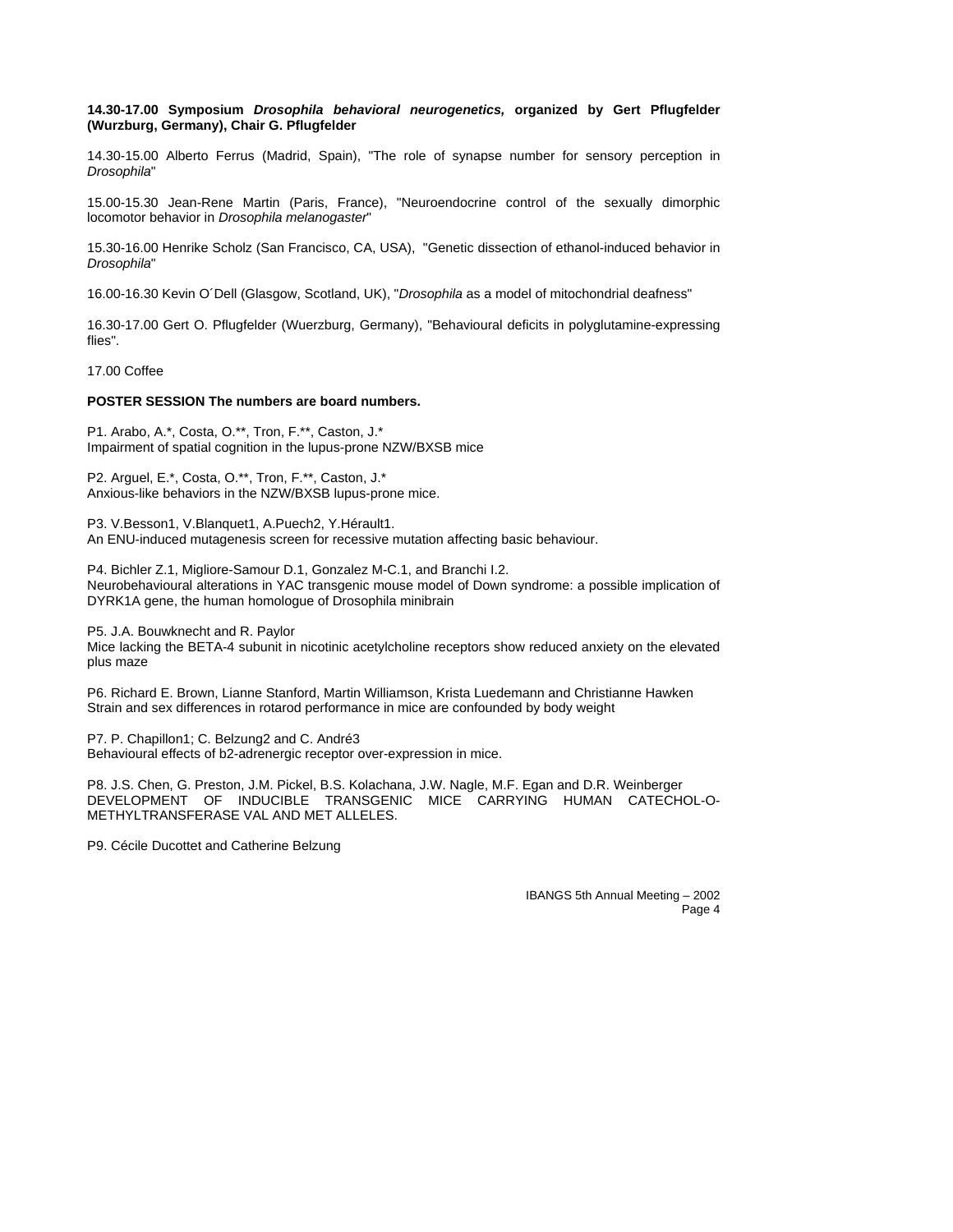DIVERSITY IN THE RELATIONSHIP BETWEEN ANXIETY LEVEL AND SENSIBILITY TO SUB-CHRONIC UNPREDICTABLE STRESS AMONG EIGHT STRAINS OF MICE

P10. Galaeva I.P., Garibova T.L., Voronina T.A., Krajneva V.A., Borlikova G.G., Makarenko A.M. NOOGLUTYL CORRECTS HEMORRHAGIC STROKE-INDUCED NEUROLOGICAL DISTURBANCES IN THE RAT

P11. M. Labbe, L. Magnol, A. Duchon and Y. Herault. Creation and phenotypic analysis of a new mouse model for Down Syndrome

P12. L. Liu1, C. Fernandes1, M. J. Galsworthy1, J. L. Paya-Cano1, S. Monleon2, R Plomin1 and L. C. Schalkwyk1.

Constructs of Exploratory Activity and Anxiety in Heterogeneous Stock (HS) Mice

P13. R. Madani, S. Kozlov, A. Vyssotski, G. Dell'Omo, A. Akhmedov, J. Kinter, H-P Lipp, P. Sonderegger, D.P. Wolfer.

Altered expression of the extracellular protease inhibitor neuroserpin interferes with exploratory behavior and reaction to novelty.

P14. B. Martin 1,2, D. Rinaldi 1,2,3 and A. Depaulis 2 A common genetic mechanism involved in GABA- and glutamate-induced seizure susceptibility revealed by a mouse model for absence-epilepsy.

P15. Yann S. Mineur1, Daniel J. Prasol1, Wim E. Crusio1 and Paul R. Dobner2. What role does Neurotensin play in D-Amphetamine sensitization?

P16. J. L. Paya-Cano1, M. J. Galsworthy1, C. Fernandes1, L. Liu1, S. Monleon2, L. C. Schalkwyk1 and R. Plomin1

General cognitive ability does not vary with brain, cerebellum or hippocampus weights in heterogeneous (HS) mice

P17. W.PINOTEAU, L.NICOLAS, S.ROUTIER, D.MIGLIORE-SAMOUR, P.ROUBERTOUX and S.MORTAUD Postnatal administration of COUMATE, a STEROID SULFATASE inhibitor, affect behavioral development

in CBA/H mice

P18. Claudia F. Plappert, Peter K. D. Pilz, H.-U. Schnitzler Prepulse inhibition and prepulse facilitation of the acoustic startle response is variably influenced by stimulus parameters and stimulus habituation in different mouse strains

P19. S. Pothion, C. Belzung, JC. Bizot.

Effect of chronic unpredictable mild stress on anhedonia and memory in two strains of mice.

P20. Laetitia Prut; F. Crestani; R. Keist; J.-M. Fritschy; D. Benke;; H. Blüthmann; H. Möhler; U. Rudolph TRACE FEAR CONDITIONING INVOLVES HIPPOCAMPAL  $\alpha_5$  GABA<sub>A</sub> RECEPTORS

P21. Daisy Rinaldi 1,2,3; Antoine Depaulis 2 and Benoit Martin 2,3 BS/Orl and BR/Orl, two genetic mouse models for absence epilepsy

P22. Thomas S., Thiery E., Aflalo R., Vayssettes C., Verney C., Berthuy I., Créau N.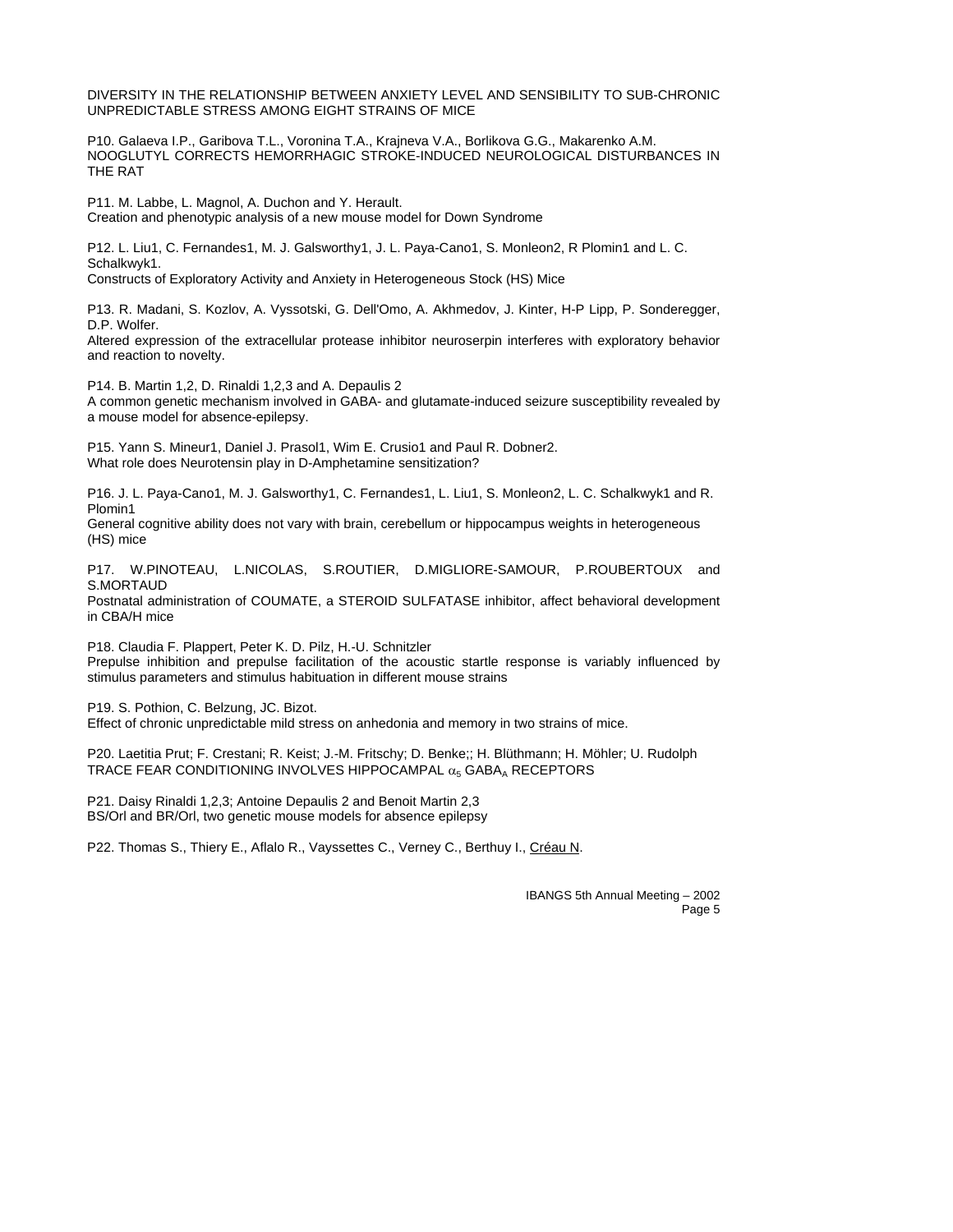The expression of PCP4 (PEP19), the chromosome 21 camstatin, is regulated during early development and and aging the control of the control of the control of the control of the control of the control of the control of the control of the control of the control of the control of the control of the control of the control o

P23. V.V.Voznessenskaya1, C.J.Wysocki2 Mammalian Model of Aggression and Smell

P24. Wolfer DP (1), Plath N (2), Kuhl D (2), Mohajeri MH (3), Minichiello L (4), Drescher I (1), Madani R (1), Lipp HP (1)

Spatial and non-spatial deficits in the watermaze distinguished by automatic identification and classification of swimming strategies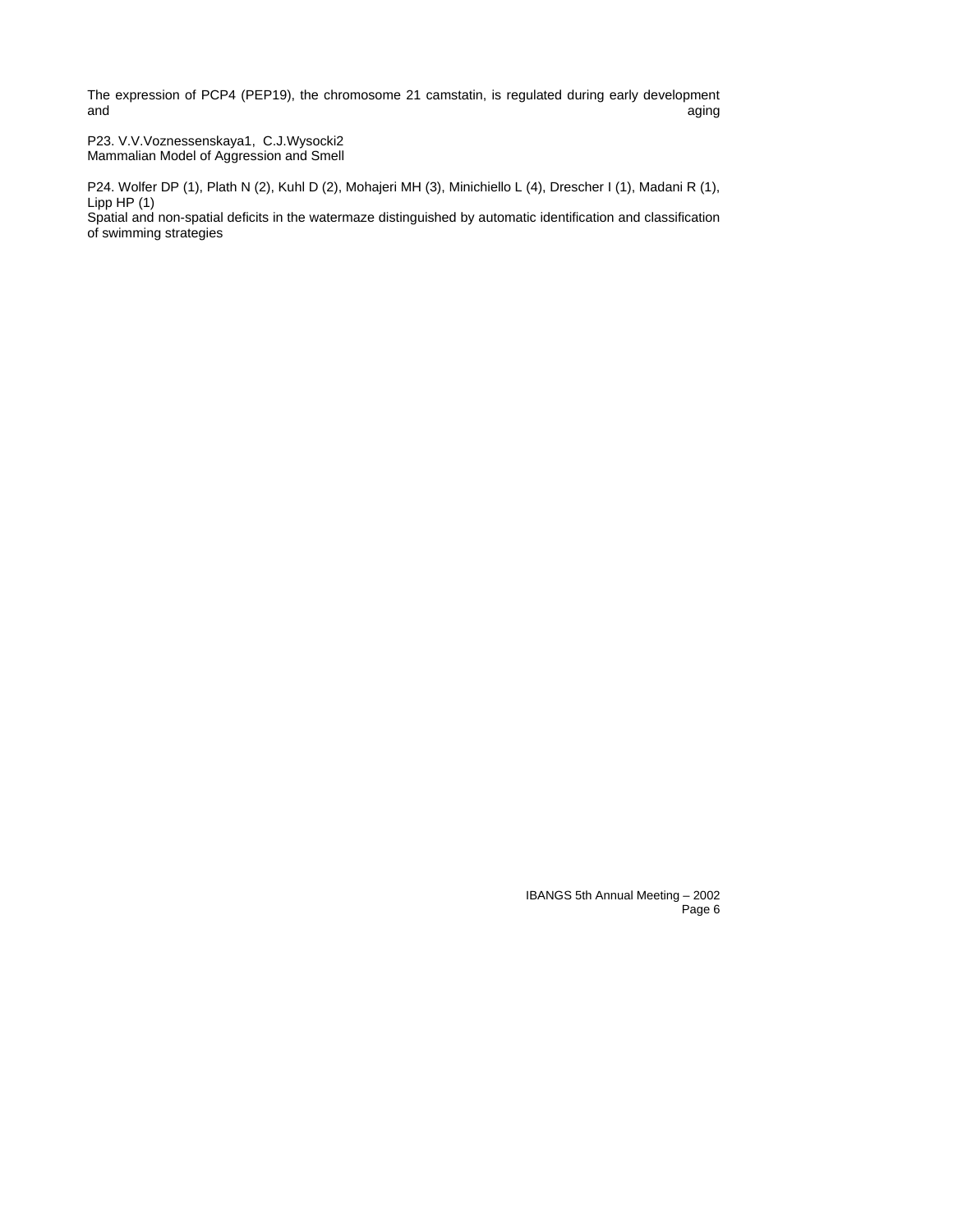## **Abstracts and Symposia**

#### Branchi I<sup>1-2</sup>, Bichler Z<sup>1</sup>, Migliore-Samour D<sup>1</sup>, **Rachidi** M <sup>3</sup>, Lopes  $\overrightarrow{C}$ <sup>3</sup>, Chabert C<sup>1</sup>, **Roubertoux P<sup>1</sup> , Rubin EM4 , Delabar JM<sup>3</sup> Brain phenotypes of DCR1 YAC transgenic mice**

Down syndrome (DS), the most frequent genetic cause of mental retardation (1/700 newborn), is a good model for complex trait analysis. Smith et al. tried to identify loci from a region critical for Down syndrome (DCR-1), that, when present at a higher copy number than usual, contributed to learning difficulties. They generated low-copy-number transgenic mice containing four different yeast artificial chromosomes (YACs) that together covered approximately 2 Mb of a region critical for Down syndrome (DCR-1); this panel constitutes an *in vivo* library for phenotypic screening. We carried out a neuropathological study of these transgenic lines and found that the integration of two of these YACs, 230-E8 (650kb) and 152-F7 (550kb), caused major morphogenetic changes: YAC 230-E8 mice showed an abnormal cerebellar folial pattern, a decrease in the size of the cerebellum and an increase in cortical cell density; YAC 152-F7 mice showed an increased brain weight with an increased neuronal number, as observed in the cholinergic system, and a clear learning impairment. These results evidenced that DCR-1 contains important genes involved in neurogenesis. C21orf5, a patterning gene, is probably responsible for the phenotypic changes observed in 230-E8 transgenics. DYRK1A, a serine threonine kinase, ortholog of which is a cell cycle regulator in yeast, is involved in the developmental defects observed in 152-F7 transgenics and might be a key factor controlling the brain growth.

<sup>1</sup>*FRE 2134 2358 CNRS, Génétique Neurogénétique Comportement,3b Rue de la Ferollerie, 45071 Orléans, France* 

<sup>2</sup>*Section of Behavioral Pathophysiology,Laboratorio di Fisiopatologia di Organo e di Sistema,* 

*Istituto Superiore di Sanità, Viale Regina Elena 299,00161 Roma, Italy* 

3 *EA 3508, Univ. Denis Diderot Paris7, Paris, 75251* <sup>4</sup> *Genome Sciences Department, Lawrence Berkeley National Laboratory, Berkeley, CA 94720*

#### **I. Ballesteros-Yáñez\*, M. Dierssen, R. Benavides-Piccione\*, C. Fillat, X. Altafaj, X. Estivill, J. de Felipe\*.**

**Implication of** *Dyrk1a (minibrain)* **in morphological alterations of cortical pyramidal neurons associated with Down syndrome.** 

*DYRK1A,* the human homologue of the *Drosophila minibrain* (*mnb*) maps to the Down syndrome (DS) critical region of the chromosome 21. It is a candidate gene to cause some of the neurological defects associated with DS. Dyrk1A belongs to a family of serine/threonine kinases presumably involved in brain development, especially in *Drosophila* neuroblast proliferation during postembrionic neurogenesis. The characterization of the possible change in the distribution of Dyrk1A protein during development and an accurate information on its expression pattern in the adult are essential information to define the physiological role of this kinase. The present study is aimed at analysing the implication of *Dyrk1A* in the morphological alterations of cortical neurons features of Down syndrome. We injected 96 cortical neurones from mice transgenic for *Dyrk1A* (TgDyrk1A) and their control littermates, to examine the dendritic arborisation pattern and spine dendrites of pyramidal cells. TgDyrk1A mice present neurodevelopmental retardation and motor and cognitive alterations in the adult that suggest a possible alteration of the information processing in the cerebral cortex. In adult mice, pyramidal cells sampled from TgDyrk1A animals were considerably less branched and less spinous than those sampled from control with no differences in the basal dendritic field area. As each spine receives an excitatory synapse, the present results suggest that the capacity of pyramidal neurones to integrate excitatory inputs is greater in adult control animals than in adult TgDyrk1A animals.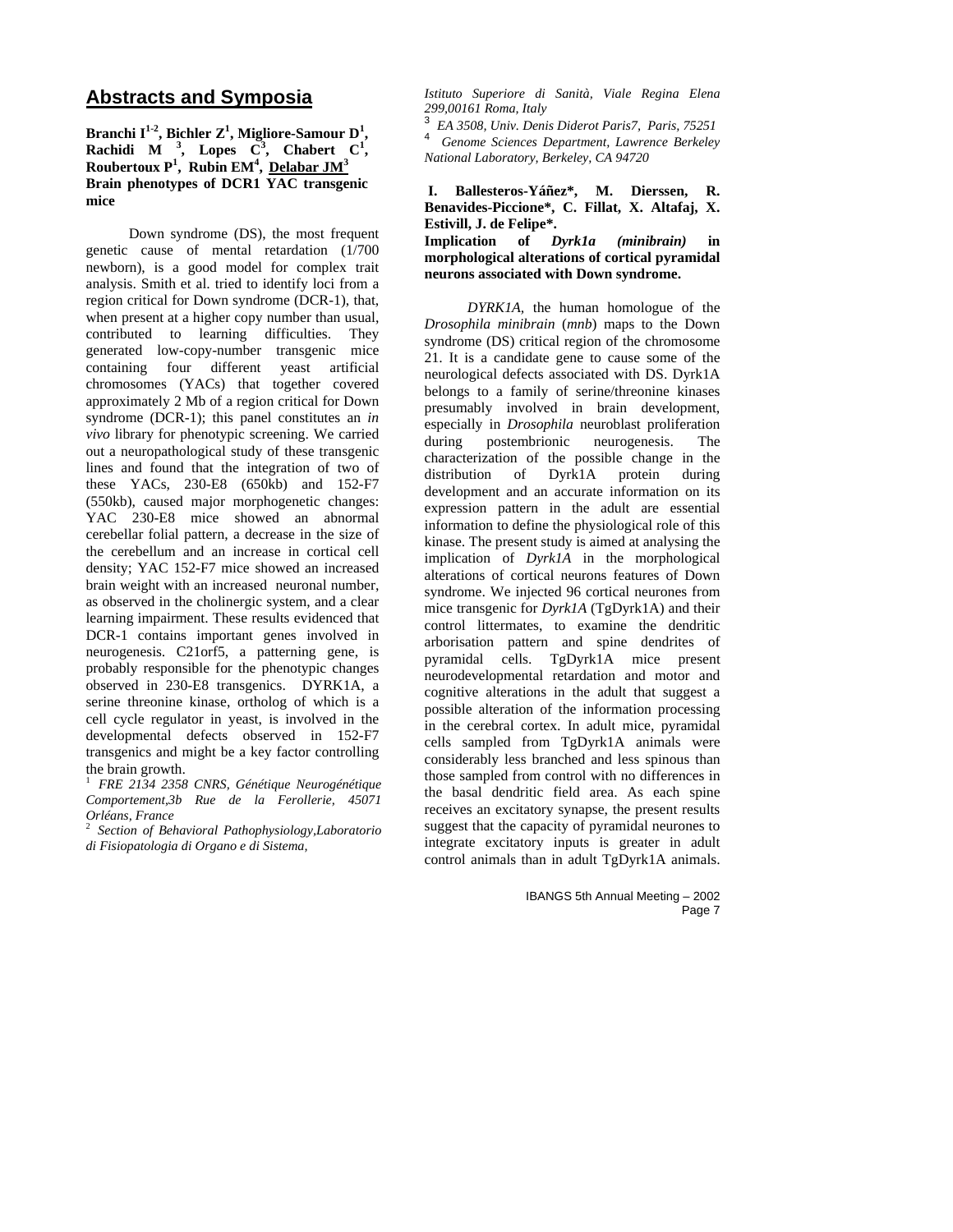The number of spines is determined by both genetic and epigenetic features. Thus, it will be interesting to perform studies early in development to determine the capability of TgDyrk1A animals to respond to treatment These studies will contribute to the understanding of the physiological role of Dyrk1A under normal and pathological conditions. Down Syndrome Research Group, Genes and Disease Program, Genomic Regulation Center, Barcelona, Spain. **\***Cajal Institute, Madrid, Spain.Supported by AP2001-0671, Jerôme Lejeune Foundation and FIS

#### **D. C. Davies.**

#### **What do murine genetic models of Down syndrome and Alzheimer's disease actually model?**

A number of genes and markers on HSA21 have been mapped to mouse chromosome 16 and therefore, mice trisomic (Ts) for MMU16 have been developed as an animal model of Down syndrome (DS). The foetal Ts16 somatic phenotype shares a number of characteristics with that of DS and development of the cerebral wall is impaired in Ts16 mice. However, it is not known whether this impaired cerebral development persists into adulthood or whether it is associated with mental retardation, because Ts16 mice rarely survive to term and if they do, they die shortly after birth. In order to overcome this problem of neonatal death, a segmental Ts mouse has been developed using a reciprocal translocation. These Ts65Dn mice possess the distal region of MMU16 that is homologous to the q22 region of human chromosome 21. Adult Ts65Dn mice exhibit behavioural abnormalities and some impairment of learning and memory that requires the integration of visual and spatial information. These abnormalities may be due to the fact that there are 30% less asymmetric synapses in the temporal cortex of aged TS65Dn than in diploid controls and synaptic opposition zones are significantly larger in Ts65Dn mice. These results may also have a bearing on the cognitive deficits in DS, but the brains of aged Ts65Dn mice do not show the Alzheimer's disease (AD) pathology characteristic of the brains of DS individuals from middle age. A central feature of the

neuropathology of AD is the deposition of β-amyloid (Aβ). Aβ is formed by cleavage of the amyloid precursor protein (APP), which is coded for by a gene in the obligate DS region of HSA21. A number of transgenic murine models of AD have been developed. One of the best to-date, carries APP and presenilin 1 (PS1) transgenes. These APP/PS1 mice develop large numbers of fibrillar Aβ deposits in the cortex and hippocampus. They also exhibit cerebrovascular Aβ deposits and degenerating neurites and perikarya, which are characteristic of AD. However, although hyperphosphorylated tau deposits are present in the brains of APP/PS1 mice, their distribution is different from that in AD and paired helical filaments resembling neurofibrillary tangles are rare. Despite the severe pathology in the brains of these mice, the behavioural and cognitive deficits that they exhibit are relatively mild. Therefore, although the murine models described above mimic features of the pathology of DS and AD, they do not exhibit the mental retardation and/or dementia associated with these conditions and the relationship between the neuropathology and functional deficits remains to be explained.

Department of Anatomy and Developmental Biology, St George's Hospital Medical School, London, SW17 0RE, UK.

**Mara Dierssen, Ruth Benavides-Piccione, Carmen Martínez-Cué, Carmela Baamonde, Cristina Fillat, María Martínez de Lagrán, Xavi Altafaj, Guy Elston, Javier DeFelipe, Jesús Flórez, Xavier Estivill Genotype-phenotype neural correlations in trisomy 21** 

Down syndrome (DS) is the most common genetic cause of mental retardation. Subjects with DS present brains smaller than normal, with disproportionately smaller cerebellar and frontal lobe volumes, and the depth and number of sulci are reduced. Neuronal density is decreased and abnormal neuronal morphology is observed, especially in the neocortex. In foetuses, a reduction in the width of the cortex and abnormal cortical lamination patterns, altered dendritic

> IBANGS 5th Annual Meeting – 2002 Page 8

**Deleted:**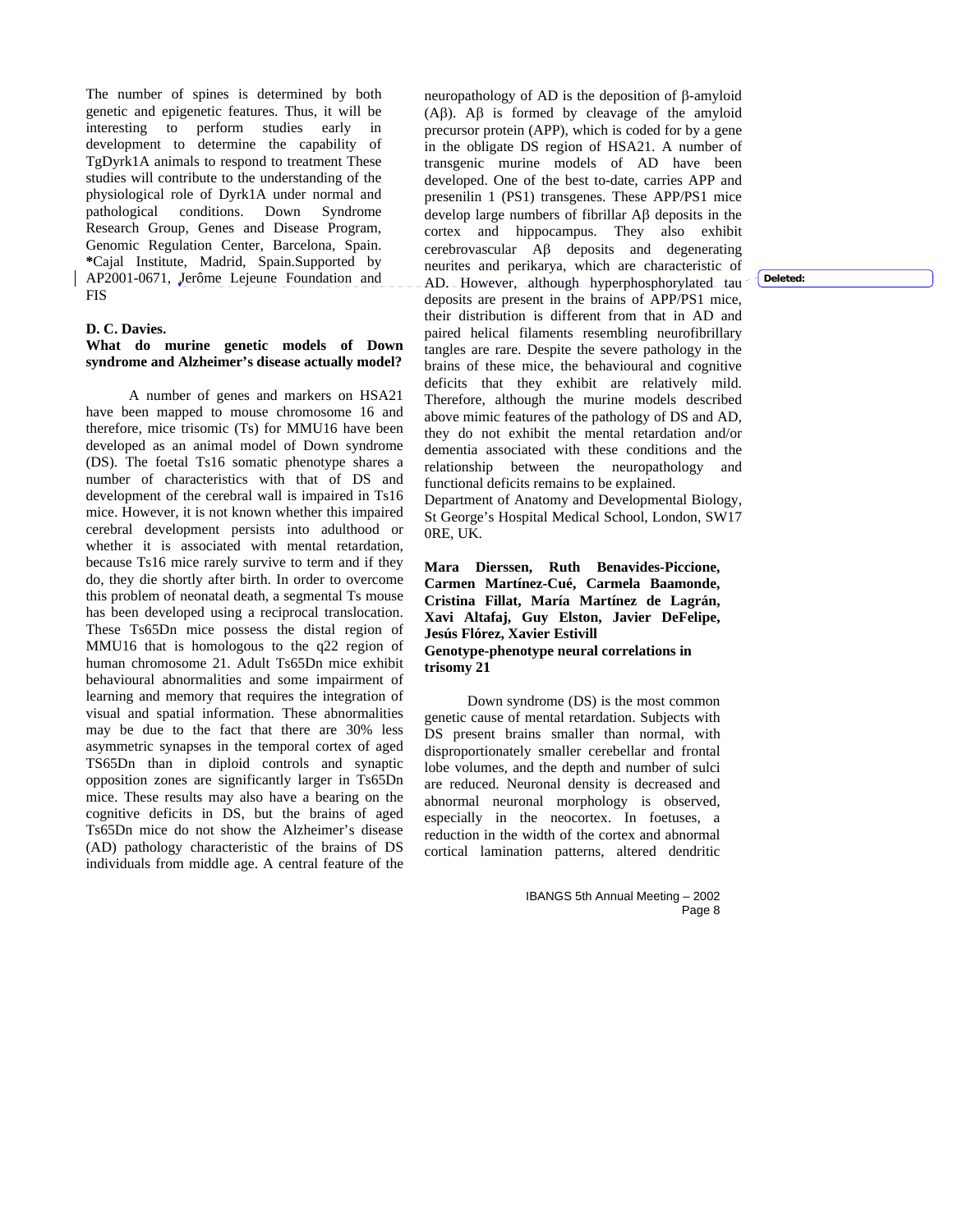arbors and dendritic spines, altered electrophysiological properties of membranes, reduced synaptic density and abnormal synaptic morphology have been described. Despite intense investigation of the pathology, biochemistry and physiology of DS, it is still not known how the individual genes on HSA21, either singly or in concert produce the alterations associated with the trisomy. The molecular mechanisms underlying the DS phenotype remain largely unknown. Even knowing the molecular defect, it is difficult to decipher the complex pathophysiology of the disease, the developmental consequences of the trisomy and the impact on behavior and cognitive function. The generation of animal models that provide ready access to cells and tissues from different developmental stages of the disease is a powerful tool to help us understand the role of individual genes in DS and some of the clinical alterations observed in DS. They also allow the study of the consequences of therapeutic strategies. Several useful mouse models of DS have been generated, and new strategies are being initiated.

Exposure to an enriched environment enhances performance in learning, memory and visual acuity tasks, suggesting that circuits are modified in order to optimize multiple levels of information processing and storage. Our previous study showed that exposure to complex environments has the capacity to modulate behaviour and spatial memory of Ts65Dn and euploid mice. In the present study these functional effects are shown not to be correlated with modifications in the morphology of the pyramidal neurons, either in the dendritic arborization or in the number of spines in the enriched trisomic mice. On the contrary, the euploid mice presented an increase in their arbor complexity and spine number that may account for the better performance observed in some behavioral tasks. These results suggest that the molecular pathways that mediate neuronal reinforcement in the early stages of pruning might be affected by the partial trisomy of MMU16, resulting in different behavioral and cognitive abilities. Thus, the behavioral consequences of enrichment observed

in the Ts65Dn mice may not be dependent on the structural reorganization of the pyramidal cells of the frontal cortex.

#### **F. Crestani.**

#### **GABAA receptor subtypes: dissecting their pharmacological functions**.

The enhancement of GABA-mediated synaptic transmission underlies the pharmacotherapy of various neurological and psychiatric disorders. GABAA receptors are pluripotent drug targets that display an extraordinary structural heterogeneity. In order to identify the functional significance of defined GABAA receptor subtypes, we introduced histidine to arginine point mutations into the mouse a1, a2, a3 and a5 subunit genes, respectively, by homologous recombination in embryonic stem cells. These point mutations abolish diazepam binding and thus render the respective GABAA receptor subtype silent to diazepam. Behavioural studies revealed that while the sedative action and the anterograde memory impairing effect of diazepam are mediated by the a1-GABAA receptors, its anxiolytic-like action (as determined in the light-dark choice and the elevated X-maze) is mediated by the a2-GABAA receptors. In addition the muscle relaxing properties of diazepam involve spinal a2-, a3- and a5-GABAA receptors. Thus, the behavioural effects of diazepam result of the activation of specific GABAA receptor subtypes in distinct neuronal circuits, which is of interest for drug design. In addition, the high density of the a2 subunit on somata and axon initial segments of principal cells in cerebral cortex, hippocampus and amygdala may outline the neuronal circuit that mediates anxiolytic activity.

Institute of Pharmacology and Toxicology, University of Zürich, Winterthurerstrasse 190, CH-8057 Zürich.

#### **Crabbe, J.C.**

**Phenotypical complexities of behavioral studies targeting single proteins**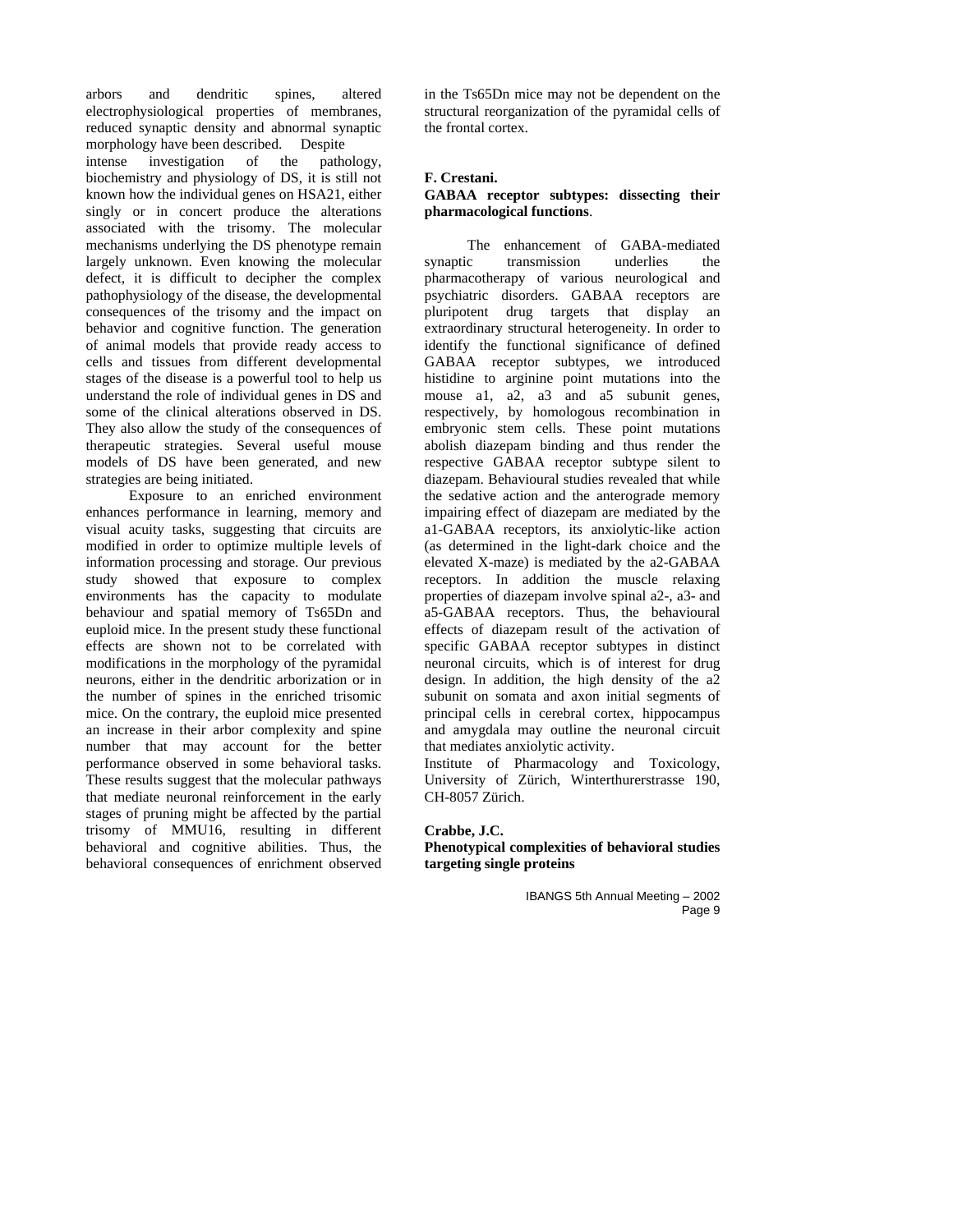Individual differences in behavior represent the integrated output of genetic influences as modulated by the environmental conditions in which genes act. With the recent dramatic advances in availability of information regarding human and non-human animal genomes, it is becoming possible to advance beyond making purely statistical inferences about genetic contributions. As specific genes are identified or targeted for experimental manipulation, it is increasingly clear that precision in behavioral analysis is crucial to the interpretation of how genes express their effects to influence behavior. Environmental interactions with specific genes' effects is pervasive, and a more sophisticated understanding of these interactions is essential to avoid inaccurate inferences of genetic determinism. This paper discusses examples of the complexity of phenotypic assessment relevant for assessment of the effects of gene targeting studies in mice.

Portland Alcohol Research Center, VA Medical Center, Dept. of Behavioral Neuroscience, Oregon Health & Science Univ., Portland, OR 97201 USA.

Supported by the VA, NIAAA and NIDA.

#### **F Tronche Abstract missing**

#### **Catherine Belzung**

**Involvement of 5-HTa receptors in the antidepressant effects of fluoxetine: evidence that gene invalidation does not mimick the effects of a pharmacological antagonism.** 

Fluoxetine is believed to induce its antidepressant effects by blocking the serotonin (5- HT) transporter, thus elevating the level of 5-HT in the synaptic cleft. However, few is known about the precise target of this action. Indeed, this elevated 5-HT can bind to a wide range of receptors. The 5-HT1a receptors may a potential target, for two principal reasons: a)because of their localisation in the limbic system; b)because

it has been observed that co-administration of fluoxetine and of a 5-HT1a receptor antagonist accelerates the onset of the fluoxetine's clinical action. The hypothesis of the involvement of 5- HT1a receptors in the anti-depressant action of fluoxetine has been tested in two experiments, using either pharmacological blockade of the 5- HT1a receptor by injection of the 5-HT1a antagonist WAY 100635 or by using 5-HT1a receptor KO mice. Both experiments were undertaken in mice subjected with the chronic mild stress (CMS), a murine model of depression. The effects of CMS were evaluated using two variables: the fur state index and the number of new object exploration. Results clearly show that CMS induce a worsening of the fur state and a lack of interest for the novel object, in non treated mice of the two experiments. Chronic treatment with fluoxetine (in tap water, 0.24 mg/day during 14 days) completely reversed the worsening of fur state and the lack of interest for the object in the wild type mice, an effect accelerated by administration of WAY 100635. However, fluoxetine had surprisingly no effect in the KO mice. A possible explanation id related to effects of developmental modification occurring in 5- HT1a KO mice.

EA3248, Tours, France

### **P.J. Kahle1, M. Neumann2, L. Ozmen3, H.A. Kretzschmar2, C. Haass1.**

#### **Transgenic mouse models of neuronal and oligodendroglial alpha-synucleinopathy.**

Fibrillar aggregates of the presynaptic protein alpha-synuclein form Lewy bodies and Lewy neurites that are diagnostic for Parkinson's disease and pathologically related diseases (dementia with Lewy bodies, neurodegeneration with brain iron accumulation type 1 (formerly known as Hallervorden-Spatz disease), and pure autonomic failure). Moreover, (oligodendro)glial cytoplasmic inclusions composed of alphasynuclein characterize multiple system atrophy. In order to generate transgenic mouse models for these diseases collectively referred to as alphasynucleinopathies, we have expressed wild-type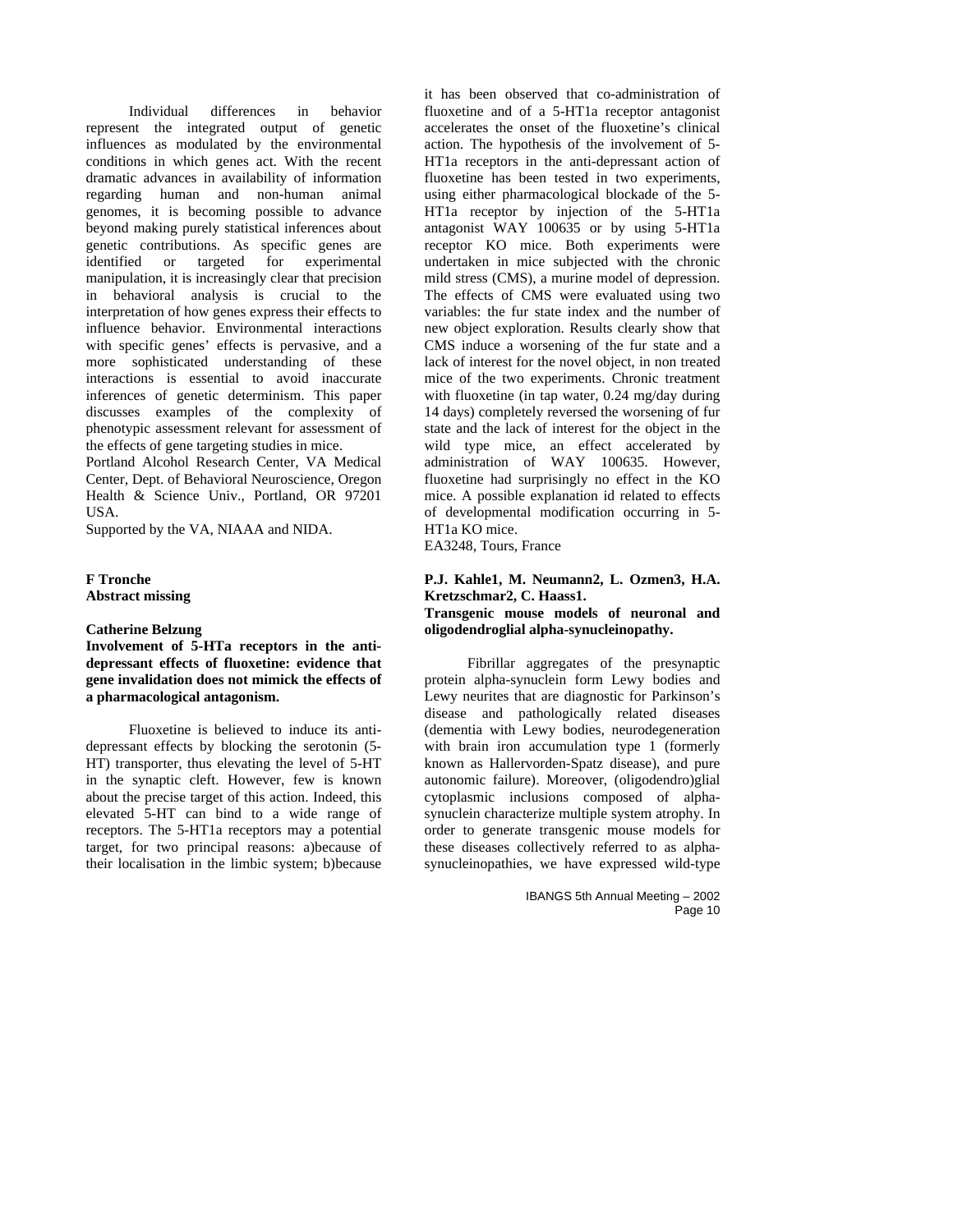and the Parkinson's disease associated A30P mutant alpha-synuclein throughout the central nervous system neurons (Thy1 promoter), selectively in catecholaminergic neurons (tyrosine hydroxylase promoter), and in oligodendrocytes (proteolipid protein promoter). Abnormal accumulation of insoluble transgenic alphasynuclein in neuronal cell bodies and swollen neurites occurred in young mice. This early pathology aggravated in a strictly time and gene dose dependent manner. Argyrophilic, thioflavinpositive and electron-dense inclusions of pathologically phosphorylated and misfolded alpha-synuclein became abundant in >1.5 year old hemizygous and >0.5 year old homozygous mice. Pathology was predominant in the brain stem, where astrogliosis developed in mice that eventually became paralyzed. Transgenic alphasynuclein expressed in oligodendrocytes also accumulated in an insoluble, pathologically phosphorylated form. Thus, misfolding and (hyper)phosphorylation of alpha-synuclein may cause dysfunction of affected brain regions, as reflected in transgenic mouse models of human Department of Biochemistry, Adolf Butenandt Institute and 2Department of Neuropathology,

Ludwig Maximilians University of Munich, Germany, and 3Pharma Research, Hoffmann – La Roche Ltd, Basel, Switzerland.

#### **H.-P. Lipp (1) & Dell'Omo, G.(1,2)**

**Functional correlates of neurodegeneration in mice by continuous in-cage monitoring: analysis of circadian activity differentiates between prion strains** 

Mice inoculated with transmissible spongiform encephalopathies (TSE) show behavioural abnormalities well before the appearance of clinical signs. TSE strains are obtained by serial re-infection of infectious brain homogenates in laboratory rodents. They are characterised by strain-typical brain lesion profiles, which implies that they might be differentiated behaviourally as well. Seventy female C57 BL/6 were tested, 14 per group. Controls received no or sham inocula, two other

groups scrapie strains adapted to mice (139A, ME7) and one group a mouse-adapted BSE strain (301C). From week 7 until the end of the incubation period, 8 mice per group were subjected bi-weekly to open-field and hot-plate tests. Assessment of clinical signs, and measuring of body weight, food and water consumption were carried out weekly on the remaining animals kept in single cages. In addition, in these mice locomotor activity was recorded continuously by means of infrared detectors. Monitoring of circadian activity revealed early significant TSE strain differences, most pronounced during the nocturnal active phase of mice. Behavioural changes in open-field tests occurred equally before the appearance of clinical signs, and differences in rearing, wall rearing and sniffing were strain-specific. However, such differences varied according to the period of testing. Pain latencies increased equally in all infected mice after week 19, together with the appearance of clinical signs. These data imply that automated assessment of circadian activity in mice is a powerful and economical tool for early behavioural typing of TSE strains including differentiation between scrapie and BSE. Institute of Anatomy, University of Zürich & Laboratory of Veterinary Medicine, Istituto

Superiore di Sanita, Rome

Supported by grants from Swiss National Science Foundation, grant 99.02115.ST74 from the Italian National Research Council, NCCR "Neural plasticity and repair", and by the Finalised Research Program 1998 from the Italian Ministery

#### **Thomas A. Bayer, Stephanie Schäfer, Oliver Wirths, Christoph Schmitz, Gerd Multhaup Molecular events in the aging brain of transgenic mouse models for Alzheimer disease**

Neuropil deposition of beta-amyloid peptides Abeta40 and Abeta42 is believed to be the key event in the neurodegenerative processes of Alzheimer's disease (AD). Numerous studies have demonstrated that intraneuronal and extracellular Abeta can induce neurotoxity. Additionally, APP has a neurotrophic capacity,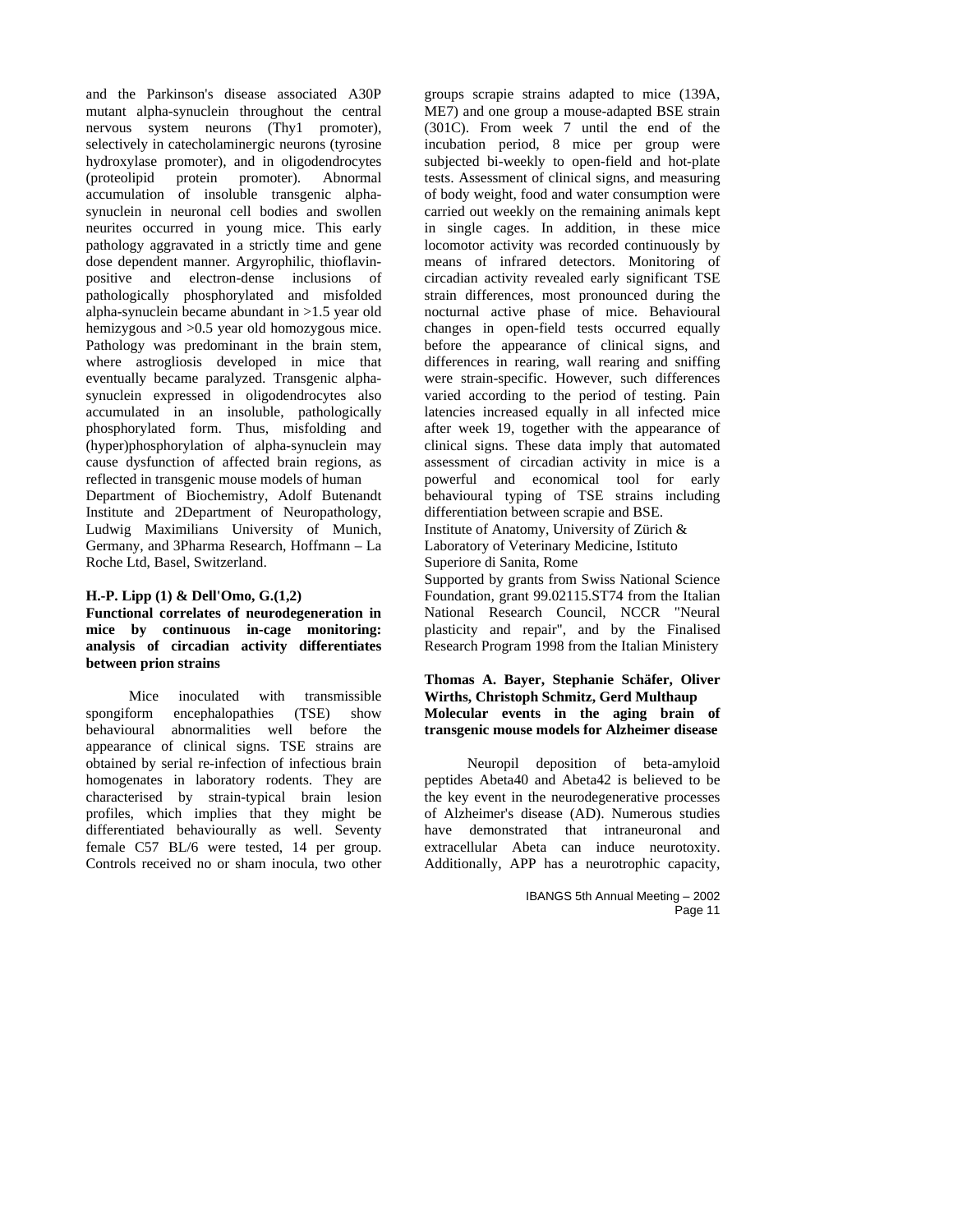which may be lost in the course of the disease process. The recent discovery of transport signal domains required for axonal and transcytotic sorting of beta-amyloid precursor protein (APP), the precursor of Abeta, implicated that missorting of APP may be a key event in AD pathology. Transgenic mouse models proved to be an ideal animal system to model some aspects of AD pathology. A marked neuronal cell loss was found in the CA region of the hippocampus, which was most obvious in optical dissectors with plaques. In addition to neurotoxicity induced by amyoid plaques, the loss of density of CA neurons at the margin of the pyramidal layer suggests retrograde neurodegeneration as an additional event. Immunohistochemical staining revealed that intraneuronal Abeta40 and Abeta42 staining preceded plaque deposition. Abeta was observed in the somatodendritic and axonal compartments of many neurons. Interestingly, the striatum, which lacks transgenic APP expression harbored many plaques at later stages. This is most likely due to an APP/Abeta transport problem and may be a model region to study APP/Abeta trafficking as an early pathological event. The APP copper binding domain (CuBD) has been shown to reduce Cu(II) to Cu(I) and to modulate oxidative stress in primary neuronal cultures. Copper inhibits amyloid Aß production and stimulates the nonamyloidogenic pathway of APP. To study the effects of APP overexpression and APP-Cu complexes in vivo, we have treated APP23 transgenic mice and controls with Cusupplemented drinking water. We measured the levels of Cu in brain, liver and blood, analyzed the copper-zinc superoxide dismutase (SOD)1) activity and quantified the plaque load in brain. This animal model for AD revealed three different effects associated with APP overexpression. (1) Whereas the survival rate of untreated APP23 mice was significantly decreased compared with littermate controls in aged mice, Cu-treatment rescued the premature death phenotype in APP23 mice. (2) In APP23 mice having received a longterm treatment with Cu-sulfate, significant copper accumulation was found in brain of plaque containing APP23 mice. (3) A significant decrease

of the SOD1 activity was found in APP23 mice possibly due to a mis-metallation of the antioxidant enzyme. Conversely, APP23 mice supplemented with copper successfully reversed the deleterious effect caused by APP overexpression on SOD1 activity. Changes in plaque load were associated with a sexual dysmorphism with female mice having significantly more plaques.

#### **P. F. Chapman, P. Barnes, A. Falinska, and M. Good Learning, memory and synaptic function in**

## **Alzheimer's disease model mice**

Genetic models of Alzheimer's disease (AD) have developed with astonishing speed over the past ten years. The utility of these models in developing treatment strategies has been a source of tremendous excitement, but equally exciting is the opportunity to use these models to develop a greater understanding of the basic mechanisms of AD. We have used the Tg2576 model to examine the development of impairments in trial-dependent spatial memory and determine their relationship to changes in synaptic function. We find that deficits in the forced-choice alternation task in the T-maze develop at approximately eight months of age in transgene-positive mice. Long-term potentiation in the dentate gyrus is deficient in the aged, but not young, transgenic mice when measured in vivo, and in vitro LTP is reduced in a way that correlates with T-maze performance. Chronic (dietary) administration of the nonsteroidal anti-inflammatory drug ibuprofen, beginning at three to five months of age, prevents the onset of behavioural deficits at eight months of age. Thus, it is possible to produce age-related, AD-like behavioural and physiological deficits in transgenic mice, in the absence of detectible neurodegeneration, and to prevent those changes with ibuprofen.

Cardiff School of Biosciences and 2School of Psychology, Cardiff University, Cardiff, Wales, United Kingdom. Supported by N.I.H. (PFC) and the Wellcome Trust (PFC,MAG).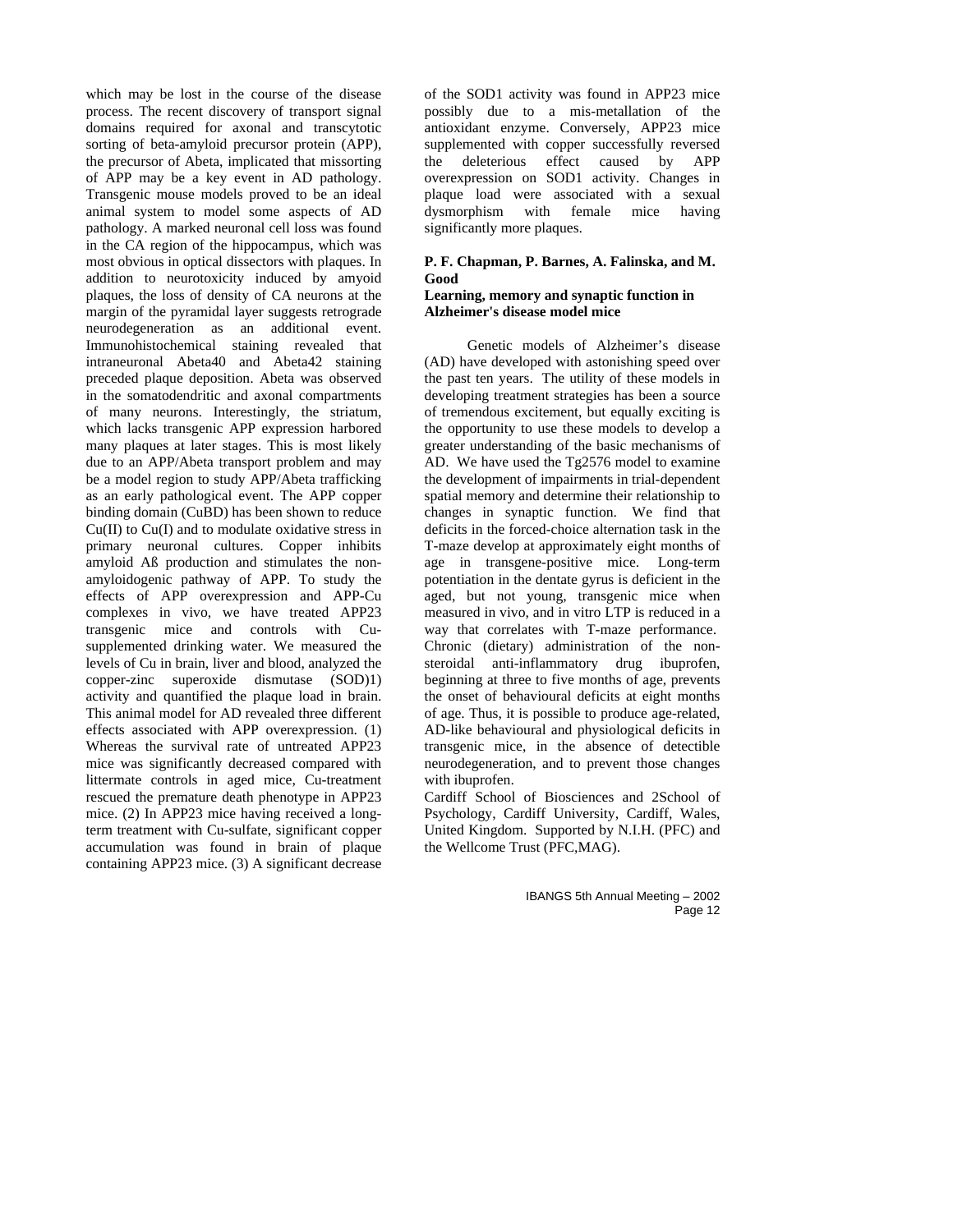### **C. Janus, L. Lovasic, S-H. Johnson, S. Mathews**

#### **Impaired short-term spatial memory in APPtransgenic mice**

Transgenic (Tg) mice (TgCRND8) encode a double mutant genes of human amyloid<br>precursor protein (APP), (Swedish: precursor protein (APP), (Swedish; KM670/671NL + Indiana;V717F), which are implicated in Alzheimer's Disease (AD). These mice show increased levels of amyloid-b (Ab) in the brain, as well as Ab plaque deposition from 3 months onwards, and they manifest cognitive impairment on several measures of spatial reference (long-term) memory as evaluated in a Morris water maze paradigm. In this study, we extended our focus to short-term spatial memory and memory retention in TgCRND8 mice. To test our hypothesis that TgCRND8 mice should show impairment in short-term spatial memory, we compared the Tg mice with their non-transgenic (non-Tg) littermates in a 6-arm radial water maze paradigm. In our paradigm, a freely swimming mouse had to find a submerged escape platform located each day in a different arm of the maze. Each day a mouse was given four consecutive acquisition trials (ITI=10 s) followed by a retention trial 30 min later. The number of errors (an entry into an arm not containing the escape platform) was used as a measure of short-term spatial memory, while the sequence of arm entries during each trial was used to distinguish spatial from non-spatial search strategies. Since extensive evidence exists that stress and glucocorticoids influence cognitive function, we measured plasma corticosterone levels before, during, and at the end of the experiment (work in progress). The obtained results showed that: (1) non-Tg mice successfully learned the task and significantly improved their performance over the 10 days of training; (2) TgCRND8 mice showed significantly slower acquisition of learning and their performance never reached the level of the non-Tg mice; but their retention of acquired information did not deteriorate over the 30 min time period. In conclusion, the TgCRND8 mice showed an impairment in short-term spatial

memory as evaluated in the radial arm water maze paradigm when a mouse was allowed freely explore the maze during a trial. These results further validate the use of TgCRND8 mice as an animal model of Alzheimer's Disease.

1Centre for Research in Neurodegenerative Diseases, 2Department of Physiology, University of Toronto, Toronto, Canada.

#### **Fred Van Leuven**

#### **Transgenic mice: incomplete as models for Alzheimer's disease ?**

The exact mechanisms behind the amyloid- and tau-pathology, and their interplay that is evident in all AD patients, remain largely elusive. For effective early diagnosis and therapy it is imperative to understand the processes that fail or go wrong in the earliest clinical stages. The multi-disciplinary and invasive analysis that needs to be done in vivo is only possible in experimental model systems. Single and multiple transgenic mouse strains are successfully generated and analysed to define how "clinical" phenomena relate to each other and to fundamental mechanisms particularly in the processing and control of APP and protein tau.

Successful models are mice that overexpress mutant APP, eventually in combination with PS1. Our APP[V717I] transgenic mice robustly display early behavioural defects (at 3-9 months) with disturbed behaviour, reduced exploration, neophobia, increased aggression, excitotoxicity, and with defective cognition and decreased LTP. The mice develop later in life (>10 months) the typical amyloid plaque pathology and the angiopathy which is very similar to the pathology in the brain of AD patients. Co-expression of mutant PS1 exacerbates this phenotype considerably and brings it forward in time (>6 months).

Model-building for tau-pathology is less advanced, partially because mutations in the tau gene are not linked to AD but to a group of diverse forms of fronto-temporal dementia. At this moment in time expression of mutant forms of tau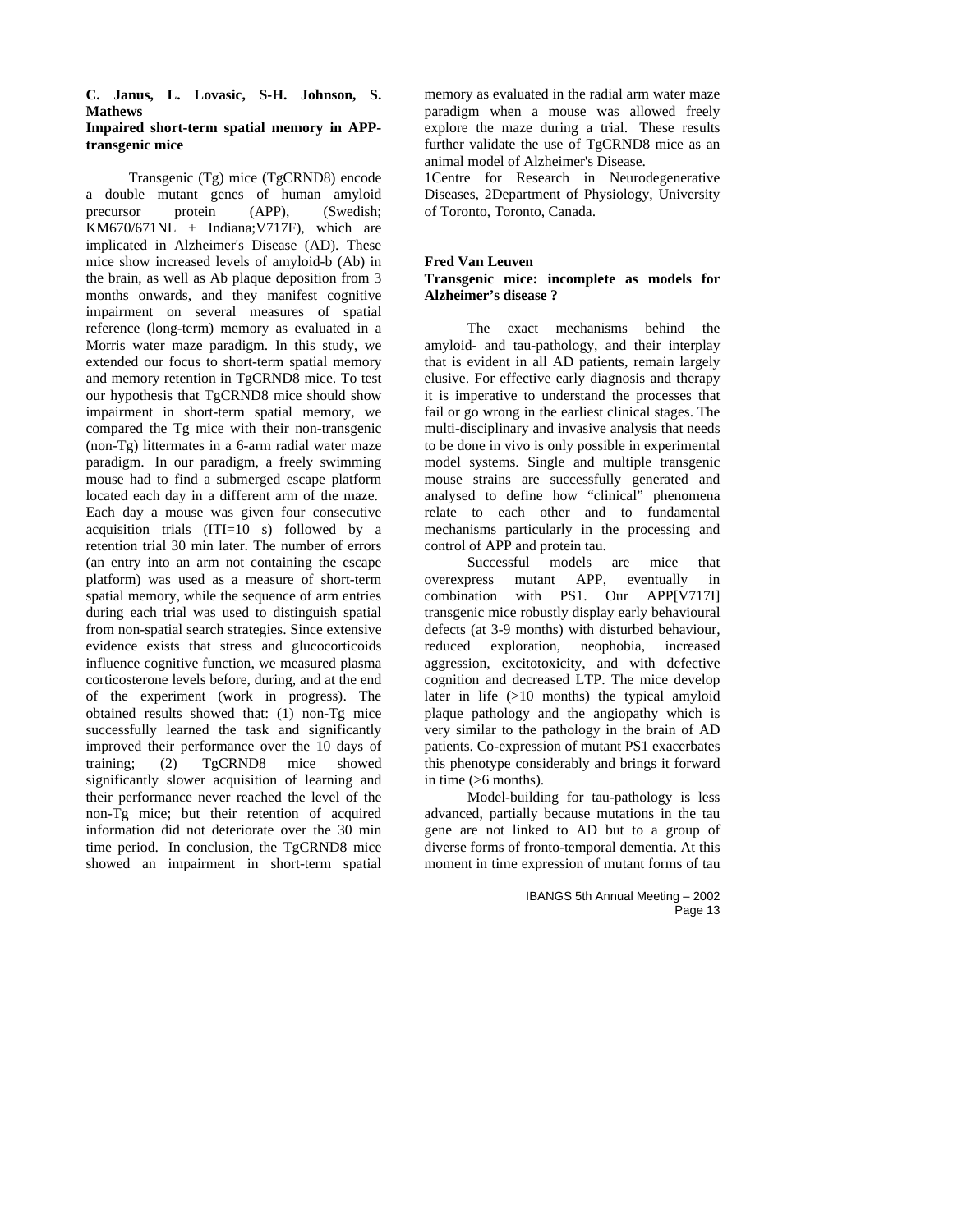and co-expression of APP and tau appears to be most promising, although no models genuinely recapitulate the typical intraneuronal paired helical filaments and neuro-fibrillary tangles in combination with extracellular amyloid pathology. Such a model would be most welcome in this field of research, for fundamental, clinical and therapeutic purposes alike.

Finally, we need to understand the epidemiological observation of the "ApoE4 allele" effect in AD, particularly how it links up with molecular changes of the amyloid- and/or tau-pathology. Again, much fundamental work needs to be done to fully understand the normal role of ApoE in brain, and how it relates to lipid and cholesterol metabolism in the CNS, and to its lipoprotein receptors, essentially LRP1 and ApoER2 (LRP8). That neuronal expression of ApoE4 leads to hyper-phosphorylation of protein tau could provide a novel model in this, respect. Experimental Genetics Group (LEGT\_EGG),<br>K.U.Leuven-Campus Gasthuisberg, B-3000 K.U.Leuven-Campus Leuven, Belgium

#### **A. Ferrus, A. Acebes and J.M. Devaud The role of synapse number in sensory perception in Drosophila**

Synapses are in a exceedingly large number considering their accepted biological role, to excite or inhibit the postsynaptic cell. Although it is generally accepted that the number ofsynapses changes as a consequence of behavior, the actual data to illustrate this assumption are difficult to obtain. We have taken advantage of the feasible experimental manipulations of Drosophila to carry out : a) an increase in the number of synapse to study potential changes of behavior, b) to change behavior in order to study potential changes in the number of synapses, and c) to functionally silence specific subsets of synaptic inputs to study potential effects in behavior. All these manipulations have been carried out in sensory systems of various modalities under quantitative conditions of both, behavior and synapse number. Taken toghether, the results clearly demonstrate that synapse

number is a relevant biological parameter that serves to determine the level of sensory perception and the strength of the ellicited behavioral response. Among the molecular mechanisms involved, cAMP metabolism plays a critical role.

#### **Jean-René Martin**

#### **Neuroendocrine control of a sexually dimorphic behavior by few neurons of the pars intercerebralis in Drosophila**

In Drosophila, locomotor activity is sexually dimorphic and the brain area controlling this dimorphism has been mapped. The neurons of the pars intercerebralis (PI) have been suggested to participate in such differences between males and females. However, the precise physical nature of the dimorphism, the identity of the PI neurons involved, and the nature of the neuronal signal coding the dimorphism remain unknown. We have used a new video-tracking paradigm to characterize further the pattern of locomotor activity in Drosophila. We show that the number of activity/inactivity periods (start/stop bouts) is also sexually dimorphic, and that it can be genetically feminized in males. Moreover, the transplantation of PI neurons from a female, or of feminized PI neurons from a donor male into a receiver wild-type male is sufficient to induce the feminization of locomotor behavior, confirming that this tiny cluster of about 10 neurons is directly responsible for the sexual dimorphism in locomotor activity. Finally, feeding males with fluvastatin, a juvenile hormone inhibitor, also led to start/stop feminization, suggesting the existence of a neuroendocrine control of such behavioral dimorphism.

#### **Henrike Scholz Genetic dissection of ethanol-induced behavior in** *Drosophila*

Tolerance is a common phenomenon associated with chronic drug abuse and it is partially mediated by adaptations of the brain. To identify the molecular genetic and neuronal basis underlying these adaptive processes we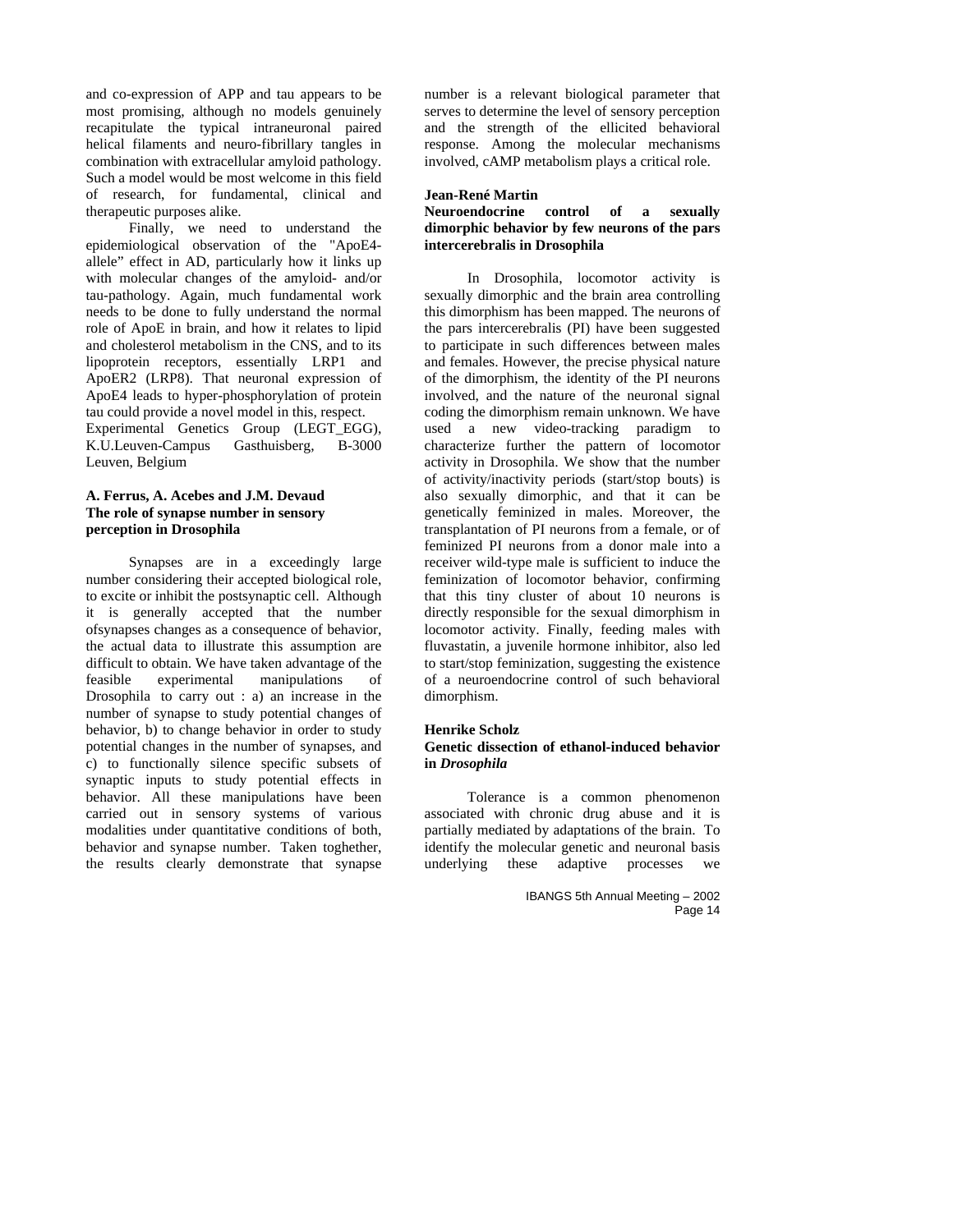established *Drosophila melanogaster* as a model system. Wild-type flies develop tolerance to the effect of ethanol on postural control and sedation after a previous exposure to ethanol vapor. These behavioral changes require the functional and structural integrity of the brain as determine by targeted expression of tetanus toxin and the analysis of EMS-induced mutants carrying lesions in the brain. The behavioral and phenotypical analyses of different behavioral mutants demonstrated that at least two different mechanisms contribute to tolerance. One mechanism is revealed by the analysis of a mutant unable to synthesize the neurotransmitter, octopamine; thought to be the functional analogue of noradrenaline in insects. This mechanism shares similarities to mechanism underlying learning and memory. The second mechanism of ethanol tolerance is based on cellular integrity. This was discovered by the analysis of the transposon-induced mutant *hangover*<sup>AE10NT</sup>, one among several isolated in a behavioral screen. *hangover*AE10NT mutants are impaired in cellular stress responses.

Lehrstuhl Genetik und Neurobiologie, Biozentrum, Am Hubland, 97074 Würzburg

#### **O'Dell KMC, Toivonen JM, Alziari S and Jacobs HJ. Drosophila as a model of mitochondrial deafness.**

Mutations that perturb human mitochondrial protein synthesis lead to a variety of phenotypes, the most common of which are short stature, antibiotic sensitivity and deafness. To date very little is known about the pathogenesis of the disorder, and we have been investigating the suitability of Drosophila melanogaster as an appropriate model organism. One potentially interesting Drosophila gene is technical knockout (tko) which encodes the mitoribosomal protein S12, a well-characterised component of the ribosomal accuracy centre. In the one viable tko mutation, tko25t a conserved leucine residue is mutated to histidine (L85H) resulting in a bang-sensitive mutant phenotype.

The mutant protein appears to affect mitoribosomal assembly or stability, and as a consequence there is a marked reduction in mitochondrial redox enzyme activity. We have recently undertaken a more detailed study of the tko25t mutant phenotype to reveal developmental delay (the fly equivalent of short stature), antibiotic sensitivity and deafness. Therefore disruption of mitochondrial protein synthesis in flies and humans leads to apparently similar phenotypes. We are now using tko25t mutants to reveal the molecular events that enable a quantitative deficiency in mitochondrial translational capacity to cause the complex phenotype described. Shah et al. (1997) Gene 204: 55-62 Toivonen et al. (2001) Genetics 159: 241- 254.

#### **Kretzschmar1, J. A. Tschaepe1, E. Asan2, and G.O. Pflugfelder1. Behavioural deficits in polyglutamineexpressing flies.**

In the last years, Drosophila has been used as a model system to study human neurodegenerative disorders. In one of these approaches, the effect of expanded polyglutamine stretches was analyzed in transgenic Drosophila flies*,* expressing (human) polyglutamine-containing proteins or protein fragments. Expression in the fly eye causes accumulation of protein aggregates in the nucleus followed by degeneration. In human patients, the deleterious proteins accumulates, however, in the central nervous system. We, therefore, investigate the effects of expressing polyglutamine-containing SCA 3 protein fragments in either neurons or glia. Expression in both cell types leads to a reduced life span, or pre-adult lethality, even though we could not detect degeneration upon neuronal expression. Glial expression, on the other hand, caused progressive CNS degeneration and early death of the flies. The severity of the phenotype correlated with the length of the polyglutamine tract and to the protein expression level. A shortened life span and degeneration is observed even in flies expressing a polyglutamine stretch whose length in humans does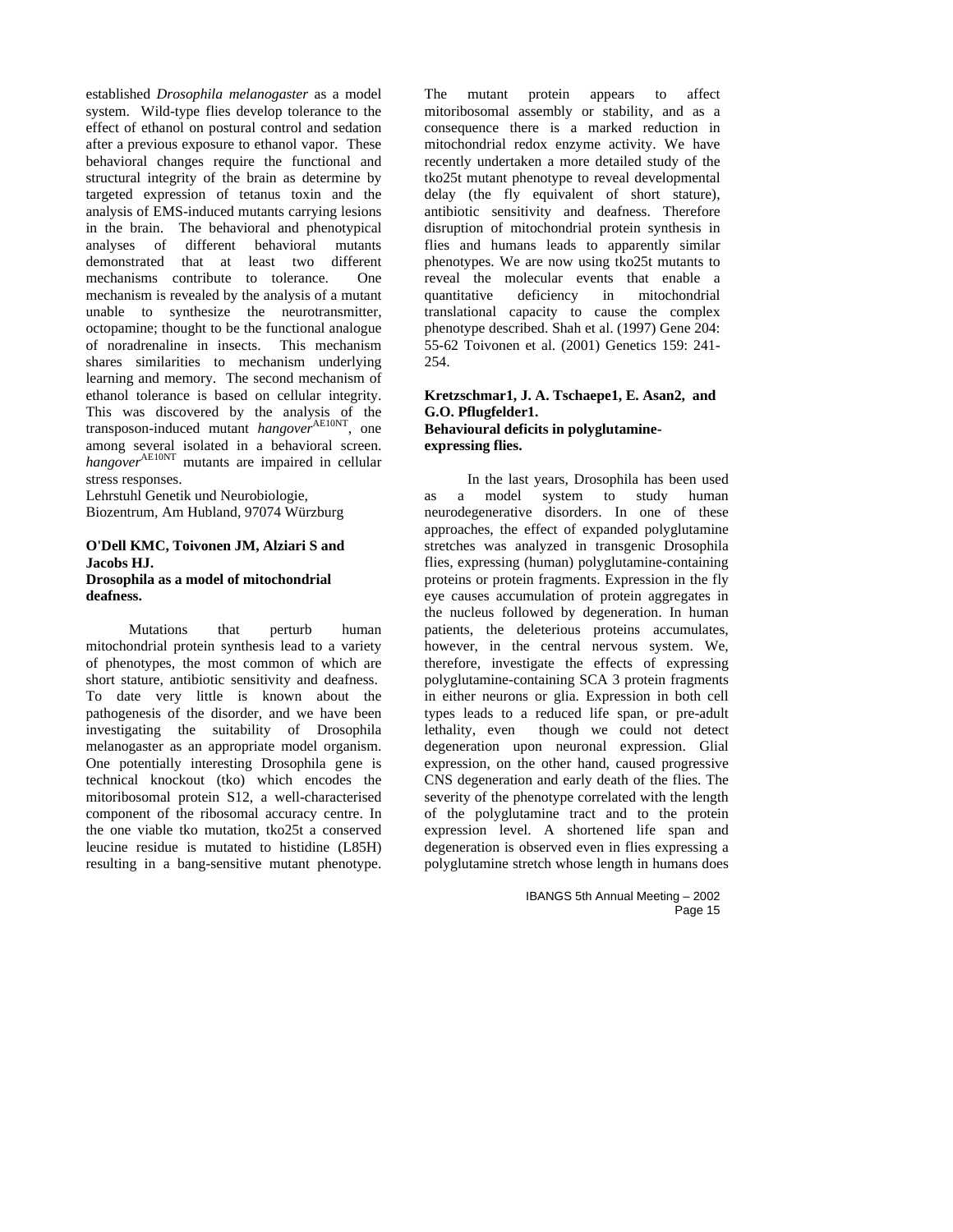not elicit pathogeny.The first signs of the human diseases often are subtle changes in motor behaviour, generally before cell death occurs. To assess whether this is also the case in the fly model system we tested the reaction of different transgenic flies to light. This assay showed that behavioural defects preceded degeneration. Neuronal expression, which did not lead to histological defects, also caused an age-dependent decrease in the phototaxis reaction. Drosophila, therefore, offers the possibility to study early steps of polyglutamine induced pathogenesis which may still be susceptible to treatment before degeneration and cell death may lead to incurable defects.

1Lehrstuhl für Genetik und Neurobiologie, Biozentrum, and 2Anatomical Institute Universität Würzburg, Germany. Supported by SFB581 (Molecular Models of Diseases of the Central System) Forschungsgemeinschaft.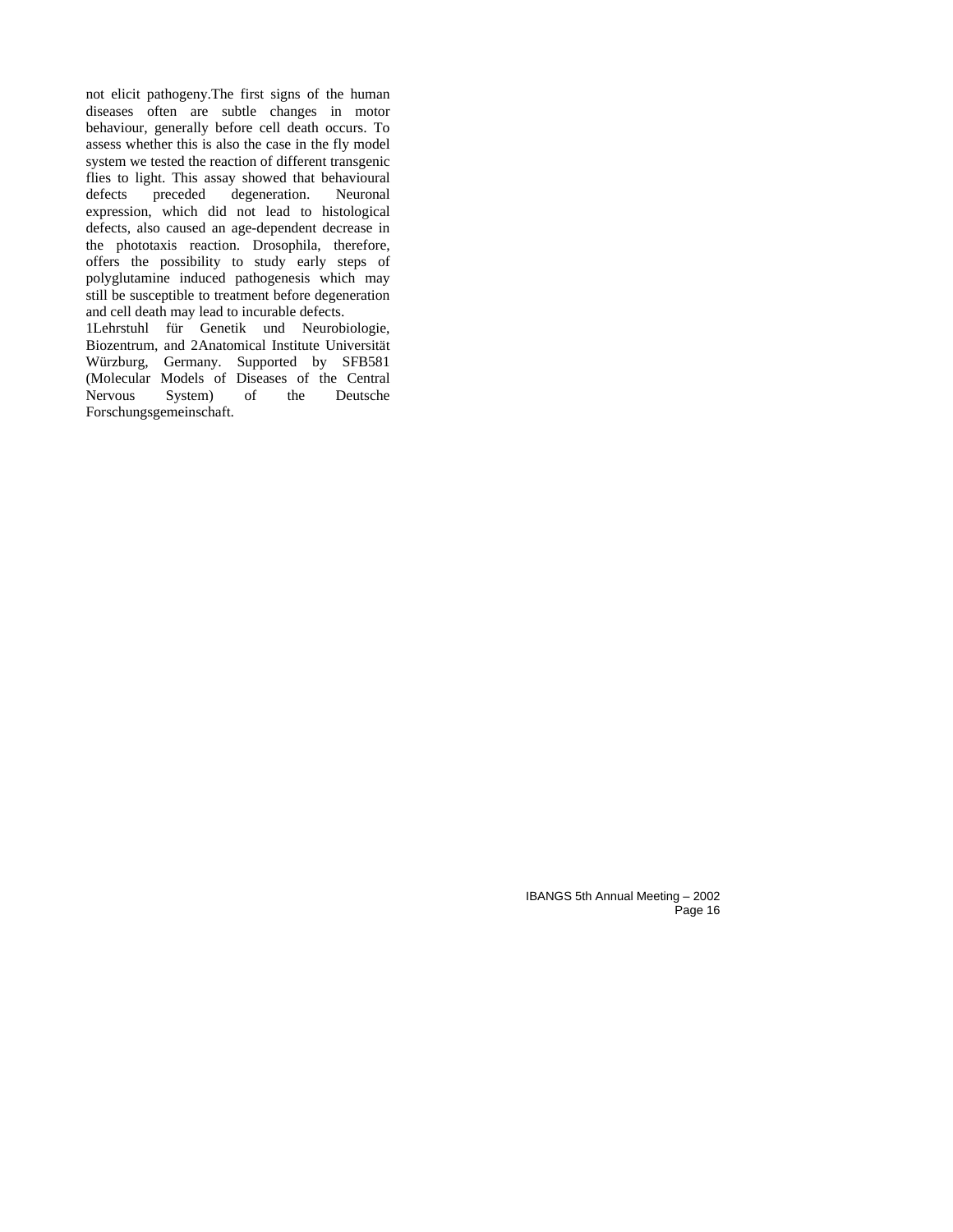#### **Free communications**

#### **L. Lewejohann1, H. Prior2, J. Brosius3, N. Sachser1, B. Skryabin3 Behavioural phenotyping of mice lacking BC1, a non-protein coding gene**

Genes that do not code for proteins are still outside the scope of many genome oriented projects. The gene BC1 ("Brain Cytoplasmic 1") encodes a small non-messenger RNA and is expressed in a unique pattern in the nervous system of rodents. The RNA coding region of the gene is - in contrast to the flanking region - highly conserved indicating that BC1 is under selective pressure. To begin dissecting a functional role of BC1, the gene was eliminated in vivo. Three different knockout lines from three separate embryonic stem cells, yet with the identical BC1 gene deletions were established. Additionally, a control group was established by backcrossing the heterozygous founder colonies into a homozygous line, carrying the BC1 gene.

To assess a behavioural phenotype, a wideranging battery of behavioural tests was performed with numerous male and female mice from all three lines and control-mice, respectively. The test battery incorporated a general health check, activity rhythm, various tests on exploratory and anxiety related behaviours and tests on spatial memory.

Results of the health check and the test on activity indicated that there were no general physiological or behavioural disturbances caused by gene knockout. Differences in spatial memory could, however, not be detected. However, findings from the different behavioural tests revealed differences between control- and knockout-mice in exploratory behaviour, with knockout-mice exploring less than control-mice. Although the degree of this effect varied between the different knockout-lines and between the sexes, this is the first time that a behavioural phenotype could be attributed to a non-protein coding gene.

1Department of Behavioural Biology, University of Münster, Germany,2Department of Biopsychology, University of Bochum, Germany3Institute of Experimental Pathology, University of Münster, Germany

#### **Dae Jong Jeon, Yu-Mi Yang, Myung-Jin Jeong, Kenneth D. Philipson, Hyewhon Rhim, and Hee-Sup Shin**

#### **Enhanced Long-Term Potentiation, Learning, and Memory in Mice Lacking Na+/Ca2+exchanger 2**

Plasma membrane Na+/Ca2+exchanger (NCX) plays an important role in Ca2+ homeostasis by extruding Ca2+ out of the cell. Because a proper regulation of intracellular Ca2+ level is important in synaptic transmission, NCX has been proposed to be involved in the regulation of synaptic transmission. However, direct evidence in vivo to support this hypothesis has been lacking. To address this question, we generated mice deficient for NCX2, the major isoform in the brain. Hippocampal neurons of the mutant mice exhibited significantly reduced NCX currents and delayed clearance of elevated Ca2+ following depolarization. Electrophysiological analysis in the CA1 region of the hippocampal slices of the mutant mice revealed facilitated short-term plasticities and enhanced long-term potentiation (LTP), but the absence of long-term depression (LTD). Behaviorally the mutant mice showed enhanced performance in hippocampusdependent learning and memory tasks. These studies demonstrate that NCX2-mediated Ca2+ homeostasis is critical for the control of synaptic plasticity and hippocampus-dependent learning and memory.

National CRI Center for Learning and Memory, Korea Institute of Science and Technology, 39-1 Hawolgok-dong Seongbukku, Seoul 136-791 Republic of Korea

#### **Marco Angelo and Karl Peter Giese Forebrain-restricted overexpression of p25 improves learning and increases aggression**

The onset and progression of cognitive deficits associated with Alzheimer's disease (AD)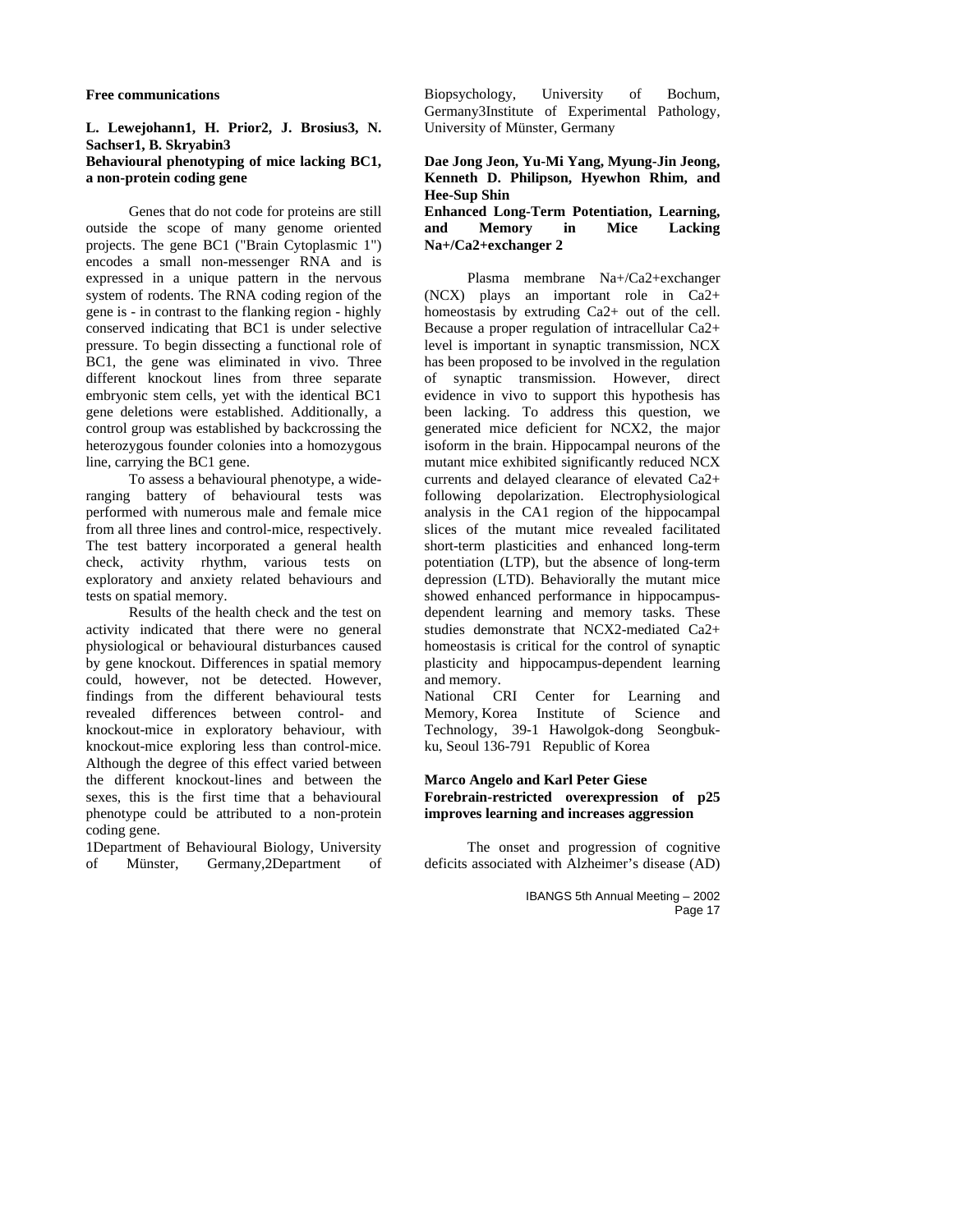correlate best with tangle formation. Recently, an abnormal accumulation of p25, a degradation product of p35, has been discovered in brains of AD patients. p25 increases the activity of cyclindependent kinase 5, which phosphorylates tau. Thus, the accumulation of p25 was hypothesized to cause hyperphosphorylation of tau, resulting in tangle formation and cognitive deficits. To test this hypothesis we have generated a transgenic mouse line in the C57BL/6 genetic background, overexpressing p25 in forebrain under the control of the alphaCaMKII promoter. Surprisingly, the p25 mutants have improved reversal learning in the water maze, indicating that p25 accumulation in AD patients is a compensatory mechanism to maintain cognitive abilities. However, the p25 mutants are aggressive: In about one-third of male sibling cages injuries are observed. Thus, p25 accumulation may cause the aggression associated with AD.

Wolfson Institute for Biomedical Research, University College London, UK. This work is supported by the British Medical Research Council.

**Josh Dubnau, Scott Gossweiler, Lori Grady, Jodi Barditch, Pat Smith, Jim Dezazzo, Ulli Certa, Clemens Broger, Rod Scott, Ann-shyn Chiang and Tim Tully.**

**DNA chips reveal the involvement in memory of multiple components mRNA localization machinery** 

One evolutionarily conserved feature of long-term memory formation (LTM) is a requirement for gene expression. A key regulator in both vertebrate and invertebrate species of LTM and of long-lived synaptic plasticity, is the cAMP responsive transcription factor, CREB. In Drosophila CREB-dependent LTM normally is formed after spaced training but not after massed training. Using a novel statistical method optimized to detect small-magnitude effects with DNA chips, we have identified 141 candidate memory genes (CMGs) whose transcripts are differentially expressed after spaced versus massed training. Among these CMGs are

multiple components of the cellular machinery used to localize mRNAs and to regulate their translation. Using genetic manipulations of several of these genes, we demonstrate an acute requirement during memory consolidation for this genetic pathway. These data suggest a plausible model to explain synapse specific modifications underlying memory

#### **O. Roussot1 , F. Pitel1, A. Vignal1, J.M. Faure2, A.D. Mills2, D. Guémené2, C. Leterrier2, S. Mignon-Grasteau2, P. Le Roy3, M. Perez-Enciso4 and C. Beaumont2 QTL research on the duration of tonic immobility in quail**

A QTL (Quantitative Trait Loci) research was initiated to identify the genome regions involved in the control of duration of tonic immobility (DTI), a catatonic-like state of reduced responsiveness to external stimulation. A total of 1048 animals were obtained from a second generation cross (F2) between two quail lines divergently selected for more than 25 generations for or against DTI trait. The difference (DIFF) between DTI and the number of inductions (NI) necessary to induce tonic immobility (both centered and reduced) was analyzed. Segregation analysis led to suspect the existence of a gene explaining more than one standard deviation of DIFF. As no genetic map of quail was available yet, a first set of 432 AFLP™ markers was developed. Significant effects were observed for alleles of several markers belonging to one linkage group so that the existence of a QTL within this group is highly suspected

1INRA, Laboratoire de Génétique Cellulaire, 31326 Castanet-Tolosan, France, 2 INRA, Station de Recherches Avicoles, 37380 Nouzilly, France. 3 INRA, Station de Génétique Quantitative et Appliquée, 78352 Jouy-en-Josas, France. 4 INRA, Station d'Amélioration Génétique des Animaux, 31326 Castanet-Tolosan, France.

**S. Richard1, D. C. Davies2, A. D. Mills1, D. Guémené1, C. Leterrier1, J. M.Faure1.**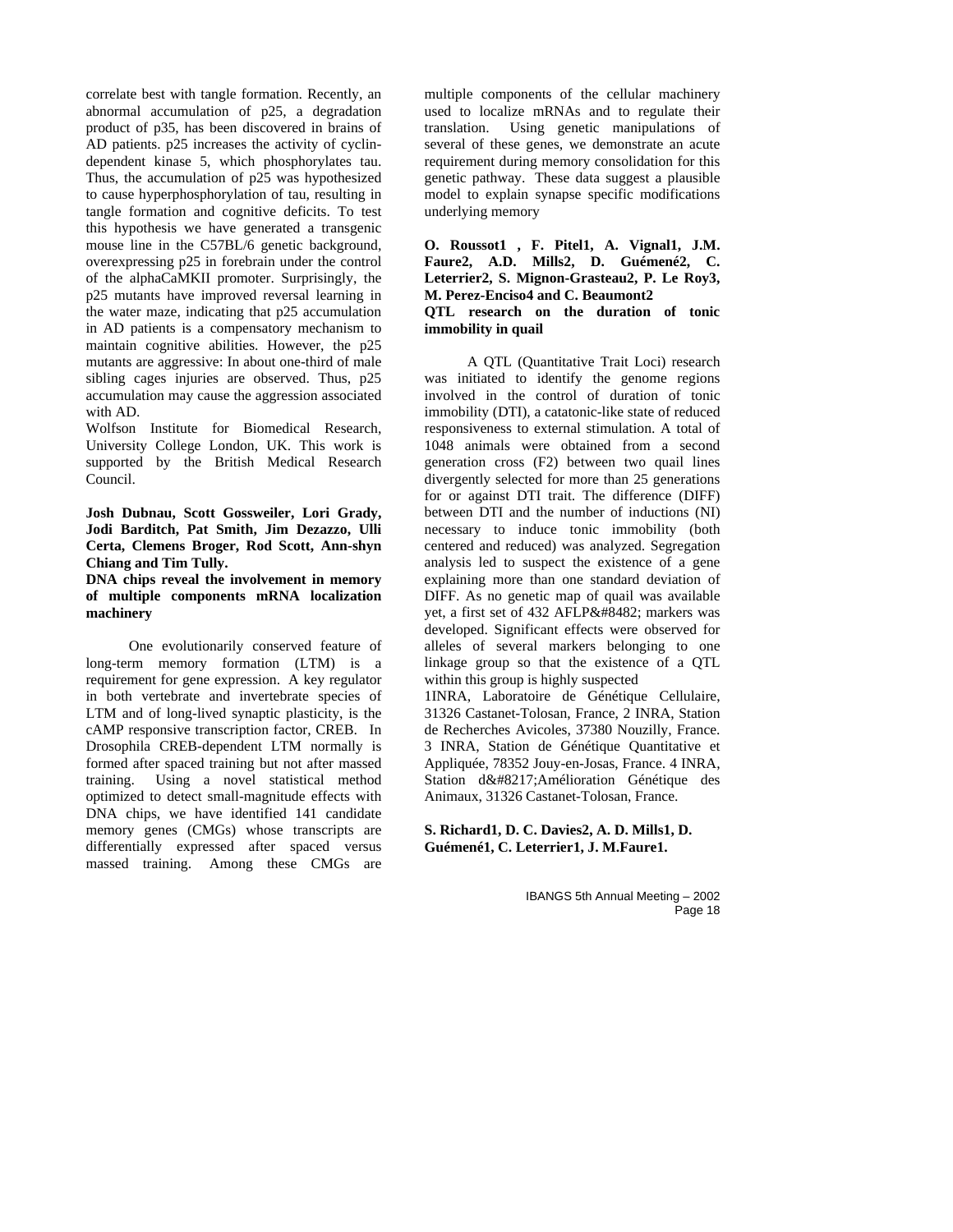#### **A genetic model to investigate the mechanisms of fear behaviour in birds**.

Genetic selection for behavioural traits has been employed in an attempt toimprove the adaptation of poultry to intensive rearing conditions.Moreover, it has proved to be a useful tool for investigating the mechanisms underlying avian behaviour. Two lines of Japanese quail have been divergently selected for long (LTI) or short (STI) duration of tonic immobility, which is positively correlated with other measures of fear.Thus, LTI quail display significantly higher levels of fear than STI quail,as demonstrated by a variety of classical behavioural indices. LTI and STI quail also diverge in their physiological responses to fear, measured by changes in plasma corticosterone concentration and heart rate.The extreme divergence in fear responses between the two lines has facilitated investigation of the neural bases of fear behaviour. The forebrain of LTI quail contains less d opioid receptors and exhibits reduced benzodiazepine receptor binding affinity compared to STI quail, suggesting that these receptors may play a role in fear behaviour. In addition, bilateral lesions of the archistriatum (a telencephalic structure considered to be a partial homologue of the mammalian amygdala) impair the expression of fear behaviour in LTI, but not STI quail. Moreover, preliminary data suggest that there are morphological differences between the two lines within the archistriatum. Further work is in progress to characterise the neural differences between LTI and STI quail. It is hoped that these studies will lead to a better understanding of the neural mechanisms underlying avian fear behaviour.

1Station de Recherches Avicoles, INRA, 37 380 Nouzilly, France and 2Dept.of Anatomy and Developmental Biology, St George's Hospital Medical School, London SW17 0RE, UK.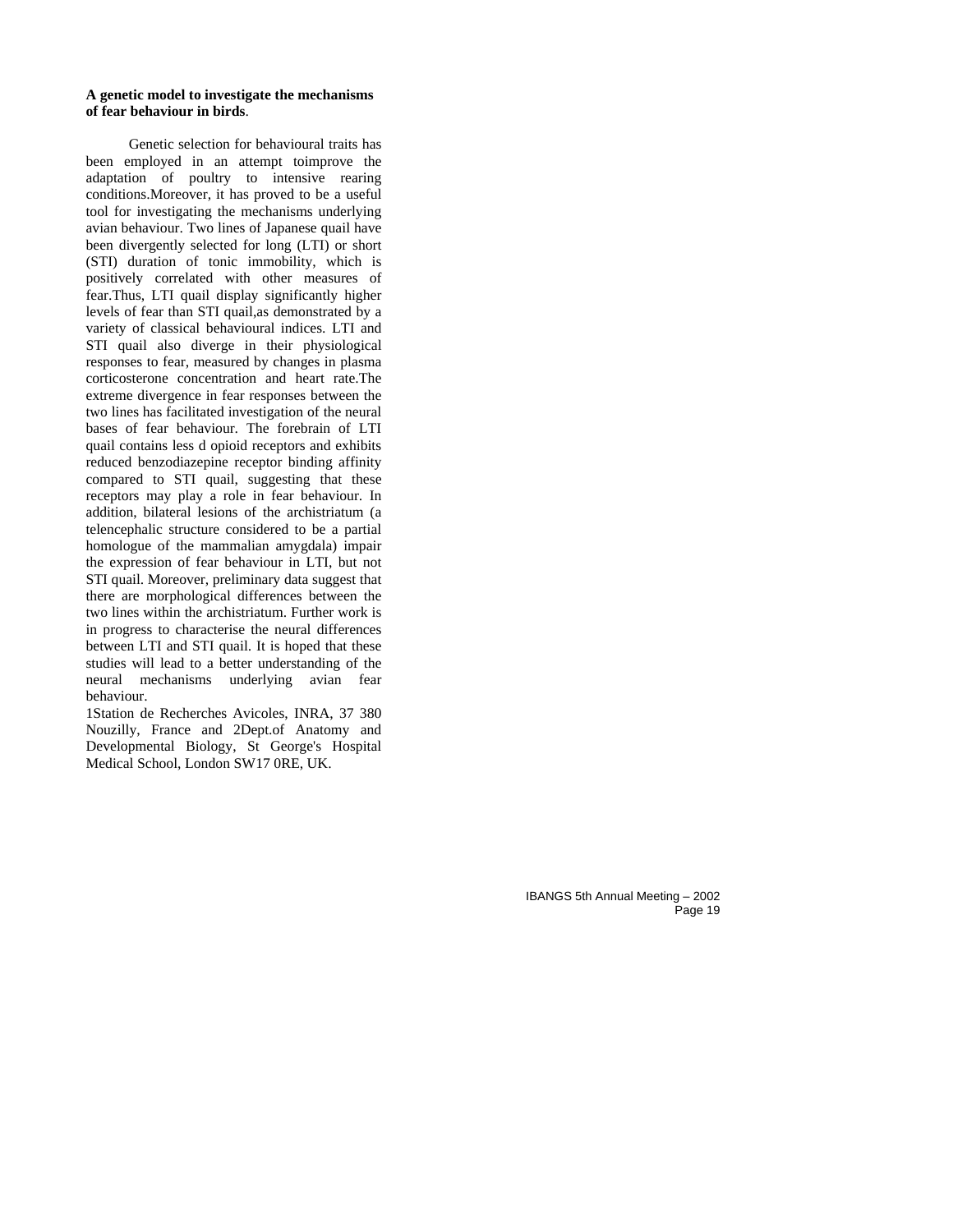#### **POSTER SESSION**

#### **Arabo, A.\*, Costa, O.\*\*, Tron, F.\*\*, Caston, J.\* Impairment of spatial cognition in the lupus-prone NZW/BXSB mice**

The lupus-prone mice NZW/BXSB (F1) are an animal model of Systemic Lupus Erythematosus, a human disease. They displayed severe immune disorders and a loss of immune system tolerance associated to numerous autoantibodies production directed against the Central Nervous System (CNS) and more particularly against areas involved in spatial cognition i.e. the hippocampus, the cerebellum and the associative parietal cortex. The pathology is present in both sexes, but a Y chromosome factor derived from the SB/Le male, known as the autoimmune accelerator (Yaa), leads to an earlier onset and greater severity of autoimmune disease in males NZW/BXSB. In contrast, females, which lack the Yaa gene are to a great part protected. Thus, 4-5 month-old males are affected whereas females are not yet. Spatial learning and memory have been studied in these animals by means of a device derived from the Morris water maze.Two groups have been constituted: an experimental group made of 4-5 month-old males (n=11) and a control group of females of the same strain and age  $(n=15)$ .

Our results, based on water escape latency, number of crossed quadrants and strategy used, clearly show that, compared to females, males display severe deficits in acquisition and retention of spatial task. However, none of the animals, whatever their sex, present motor, visuo-motor and motivational disorders. The poor results of males can therefore be interpreted as an important deficit of spatial cognition. We can hypothesise that cognitive abnormalities observed in NZW/BXSB lupus-prone male mice are linked to hippocampical disorders, resulting themselves from the auto-antibodies action on this structure. Immunological and neuro-anatomo-pathological studies will allow a possible correlation between behavioural, neurological and immune disorders.

\*UPRES EA1780, IFRMP 23, Neurobiologie de l'Apprentissage, Rouen ; \*\*INSERM U519, IFRMP 23, Rouen

## **Arguel, E.\*, Costa, O.\*\*, Tron, F.\*\*, Caston, J.\***

#### **Anxious-like behaviors in the NZW/BXSB lupus-prone mice**.

Lupic mice suffer from auto-immune pathology similar to Human Systemic Erythematosus (SEL). Neurologic manifestations in this mice, as in patient affected by SEL, are related to auto-anticorps action, in particular against hippocampal areas. NZW/BXSB lupic males carry Yaa gene leading to an early onset and great severity of auto-immune disorders. Females, lacking this gene, are protected a longer time. So, 4-6 month-old males develop the disease whereas females of the same age are still healthy. Anxious-like behaviors have been studied in this animals since the limbic system is particularly involved in this behavior. Two groups have been constituted : an experimental group made of 4-6 month-old males (n=11) and a females group, not yet affected at the same age, used as control group (n=15). Two anxiety tests have been used to study trait-anxiety (constitutional anxiety) : emergence in an open-field and emergence in a lighted compartment. Two other tests have been used for state-anxiety (related to anxiogenic situation where mice are placed) : exploration of an openfield and of an elevated +-maze. Motricity, exploratory behavior, and discrimination abilities are not different in males and females. On the other and, anxious-like parameters show that state-anxiety is more important in males than in females, whereas trait-anxiety is similar in both sexes.

We can suggest the existence of two differents neurobiologic substrates for the two anxiety types. Moreover, these results suggest the existence of a correlation between state-anxiety, hippocampal functions and auto-immunity

\*UPRES EA1780, IFRMP 23, Neurobiologie de l'Apprentissage, Rouen ;\*\*INSERM U519, IFRMP 23, Rouen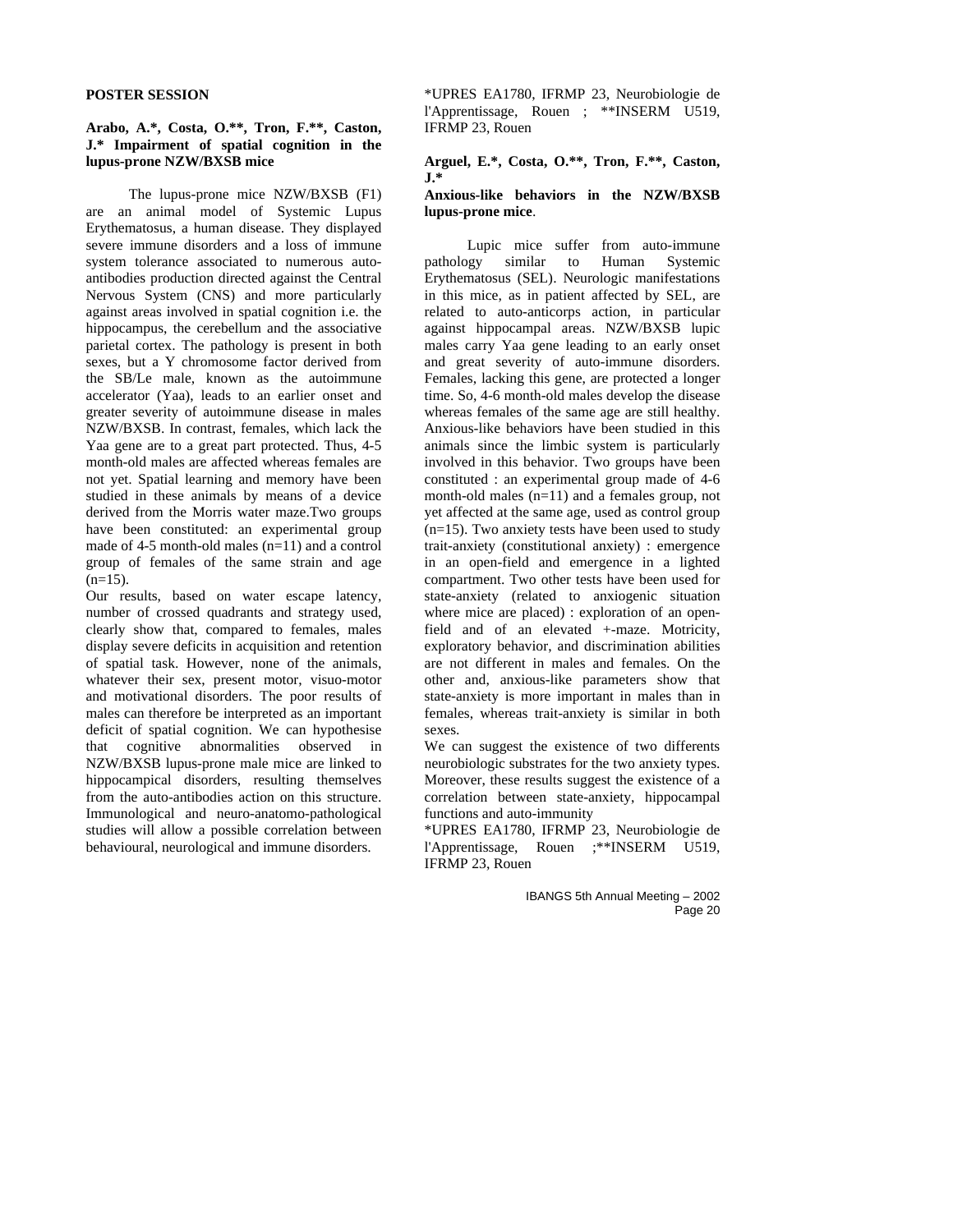#### **V.Besson1, V.Blanquet1, A.Puech2, Y.Hérault1**.

#### **An ENU-induced mutagenesis screen for recessive mutation affecting basic behaviour.**

The mouse is the most commonly used animal model to study and understand human genetic diseases. Models are generated thought genetic approach, including Knock-out, conditional approaches, etc. and more historically by selecting mutant animals, the phenotypic approach. Recently, such an approach was reinforced by the used of Ethyl-nitroso-urea (ENU), a powerful mutagen which induces point mutations in the mouse genome, that leads to null, hypomorphic or hypermorphic allele. Such a phenotypic approach leads recently to the identification of various dominant mutations (Hrabe de Angelis, 2000; Justice, 1999; Nolan, 2000). We decide to start a new program of ENUinduced mutagenesis in the "Institute of Transgenose", called PhenoMut, in order to provide new mouse models for human recessive pathologies.Mutations are selected though a screening procedure looking for phenotypic alterations in a wide range of parameters including basic behaviour. This program does not require any knowledge on the identity of the genes since ENU induced mutations are selected by their phenotype. This is more rather a functional approach, complementary to the genetic approach, in which remains the candidate gene hypothesis.

In this meeting, we will present the degree of advancement of the PhenoMut project and we will focus our attention to some behavioural and neuromuscular mutants already isolated.

1Génétique Expérimentale et Moléculaire, CNRS FRE 2358, Institut de Transgénose, Orléans, France. 2Centre National de Génotypage, Evry, France.Hrabe de Angelis, et al. (2000). Genomewide, large-scale production of mutant mice by ENU mutagenesis. Nat Genet 25, 444-447.Justice, M. J., et al., (2000).Effects of ENU dosage on mouse strains. Mamm Genome 11, 484- 488.Nolan, P.,et al.(2000). A systematic, genomewide, phenotype-driven mutagenesis programme for gene function studies in the mouse. Nat Genet 25, 440-443.

## **Bichler Z.1, Migliore-Samour D.1, Gonzalez M-C.1, and Branchi I.2.**

#### **Neurobehavioural alterations in YAC transgenic mouse model of Down syndrome: a possible implication of DYRK1A gene, the human homologue of Drosophila minibrain**

Down syndrome (DS) or trisomy 21 is the most frequent genetic cause of mental retardation (1:700 live births). To investigate the genetic bases and pathogenesis of central nervous system in DS, four transgenic mouse lines have been phenotyped, each one bearing a Yeast Artificial Chromosome (YAC) which embodies a specific fragment of the human Down Chromosomal Region-1 (DCR-1; Smith D.J. et al, 1995, Genomics). The DCR-1 contains genes involved in the development of several DS features including mental retardation. We have performed immunohistochemical and behavioural analysis of the four mouse lines to understand the role played by each fragment in DS. Specific neuroanatomical and cognitive alterations were observed only in the 152F7 line, which bears the fragment containing the DYRK1A gene. In particular, an altered developmental pattern of basal forebrain cholinergic neurons and an abnormal increase of brain weight during the entire lifespan were found. Furthermore, these mice showed a clear learning impairment in a passive avoidance task on PND (post-natal day) 16-17, and a hyperactive locomotor profile in an open-field test on PND 18. We suggest that the DYRK1A gene, the human homologue of Drosophila minibrain, is implicated in the neurobehavioral alterations found in the 152F7 line. Thus, this gene could play a crucial role in the pathogenesis of Down syndrome.

1Institut de Transgenose, CNRS, FRE 2358, 3b Rue de la Ferollerie, 45071 Orleans Cedex 02, France.2Laboratorio di Fisiopatologia di Organo e di Sistema, Istituto Superiore di Sanita, Viale Regina Elena 299, 00161 Roma, Italy.

#### **J.A. Bouwknecht and R. Paylor**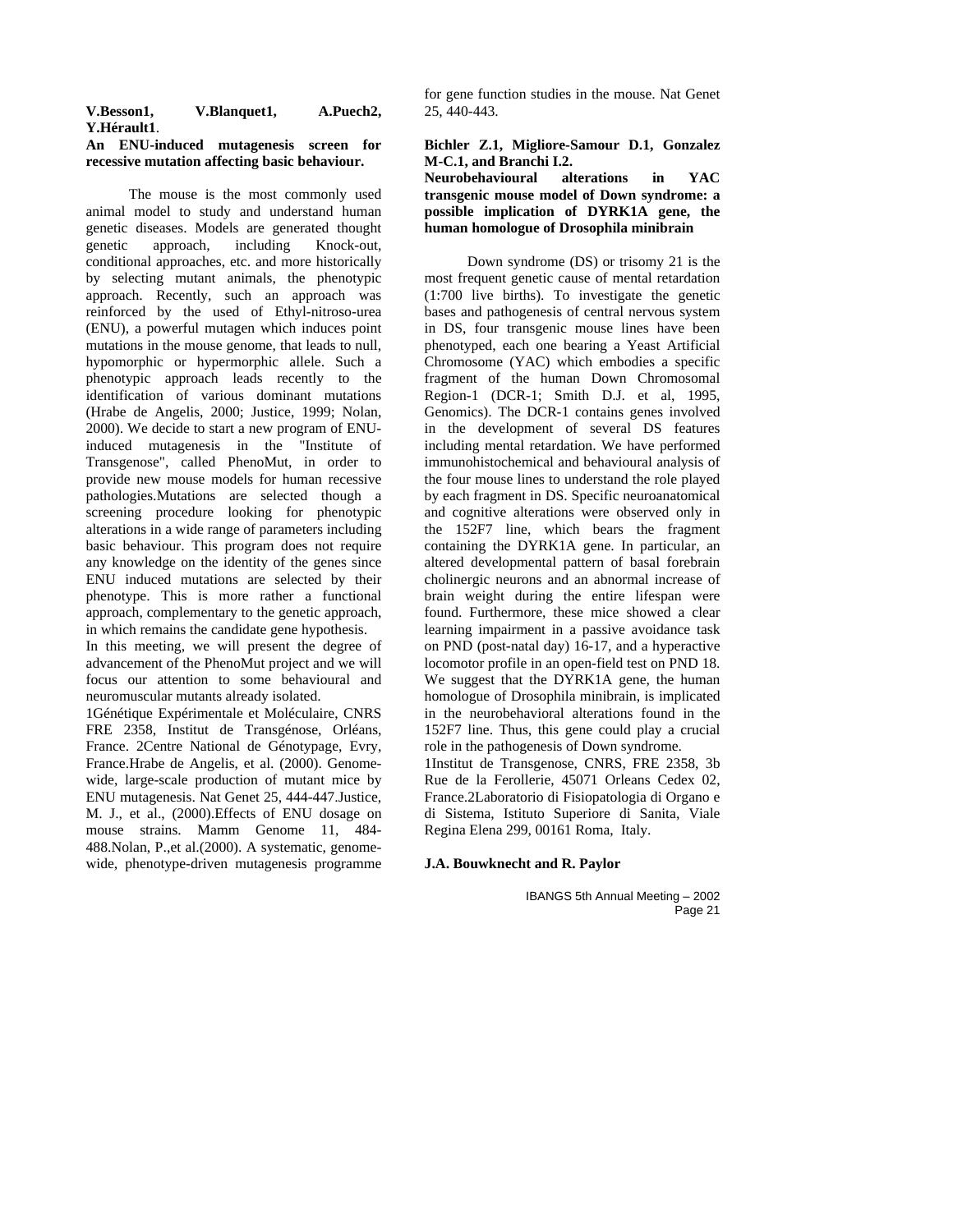#### **Mice lacking the BETA-4 subunit in nicotinic acetylcholine receptors show reduced anxiety on the elevated plus maze**

Nicotine is seen as the addictive component in tobacco and causes a variety of behavioural and cardiovascular responses via activation of nicotinic acetylcholine receptors (nAChR). The nAChRs are ligand-gated ion channels, consisted of five subunits with different compositions that are expressed in muscles and neurons. One of these subunits is the beta-4 subunit that forms heteromeric nAChRs.We studied mice lacking the beta-4 subunit (beta-4 KO) in an extensive behavioural test battery as recently described. Acoustic startle habituation, prepulse inhibition, conditioned fear and hot plate responses were similar in wildtype (WT) and beta-4 KO mice. Also performance on the rotarod and in the Morris swim test was unaffected in beta-4 KO mice. The anxiety paradigms that were tested were the light-dark exploration (LD) test, the open-field activity (OF) test and the elevated plus maze (EPM). The anxiety measures in the LD test (number of LD-transitions and time spent in the dark area) showed similar levels in both lines. The anxiety measure in the OF test (i.e. ratio center/total distance) was not different for the two genotypes either. However, beta-4 KO mice showed reduced anxiety levels in the EPM paradigm: both the number of open-arm entries as well as time spent on the open arms was increased in beta-4 KO mice compared to wildtype mice. In addition, the frequency of nose pokes over the edge of the open arms was significantly higher in mutant mice. Overall, the role of the beta-4 subunit in behavioral responses appears to be rather limited. Whereas nicotine is thought to have a role in anxiety-related processes, our data suggest that the beta-4 receptor subunit is probably involved in only certain aspects of anxiety. Future studies focusing on other nAChR subunit knockout mice, both classic and inducible knockouts as well as double knockout mice will hopefully lead to a better understanding of the complicated interaction between different subunits and their involvement in behavioral responses,

like anxiety-related processes. (supported by NIDA grant P01 DA12661).

#### **Richard E. Brown, Lianne Stanford, Martin Williamson, Krista Luedemann and Christianne Hawken**

#### **Strain and sex differences in rotarod performance in mice are confounded by body weight**

The rotarod is commonly used to assess strain, sex, and age differences in motor learning and motor co-ordination and is used to examine neuromotor ability in mutant mice and the effects of drugs and brain damage on motor coordination. We observed that smaller animals performed better than larger animals on the rotarod, thus we correlated body weight and rotarod performance and used analysis of covariance with body weight as the covariate to re-analyze differences in rotarod performance that were significant with ANOVAs. We found strain and sex differences in rotarod performance between C57BL/6J, 129S1, and HS mice. Body weight was correlated with rotarod performance (r  $=$  -.38, n= 66, p = 0.0015) and ANCOVA indicated significant effects of body weight on rotarod performcance but no strain or sex effects. In study 2, Molf/ei mice reached almost 70 rpm on the rotarod, while A/J and Balb/cByJ mice reached only 16-17 rpm, but even this large strain difference was due to body weight. Likewise in other studies with different strains of mice in our lab: significant strain, sex and age differences in rotarod performance were all confounded by body weight. The majority of published papers using the rotarod (18 of 27 reviewed) do not report the body weight of their animals and only 2 studies that we reviewed used body weight as a covariate when analyzing strain and sex differences in rotarod performance. We conclude that studies using the rotarod to test for differences in motor learning and motor coordination must remove the confound of body weight before concluding that the results are due to genetic, sex, or age differences or to drug or brain damage effects on motor learning and co-ordination.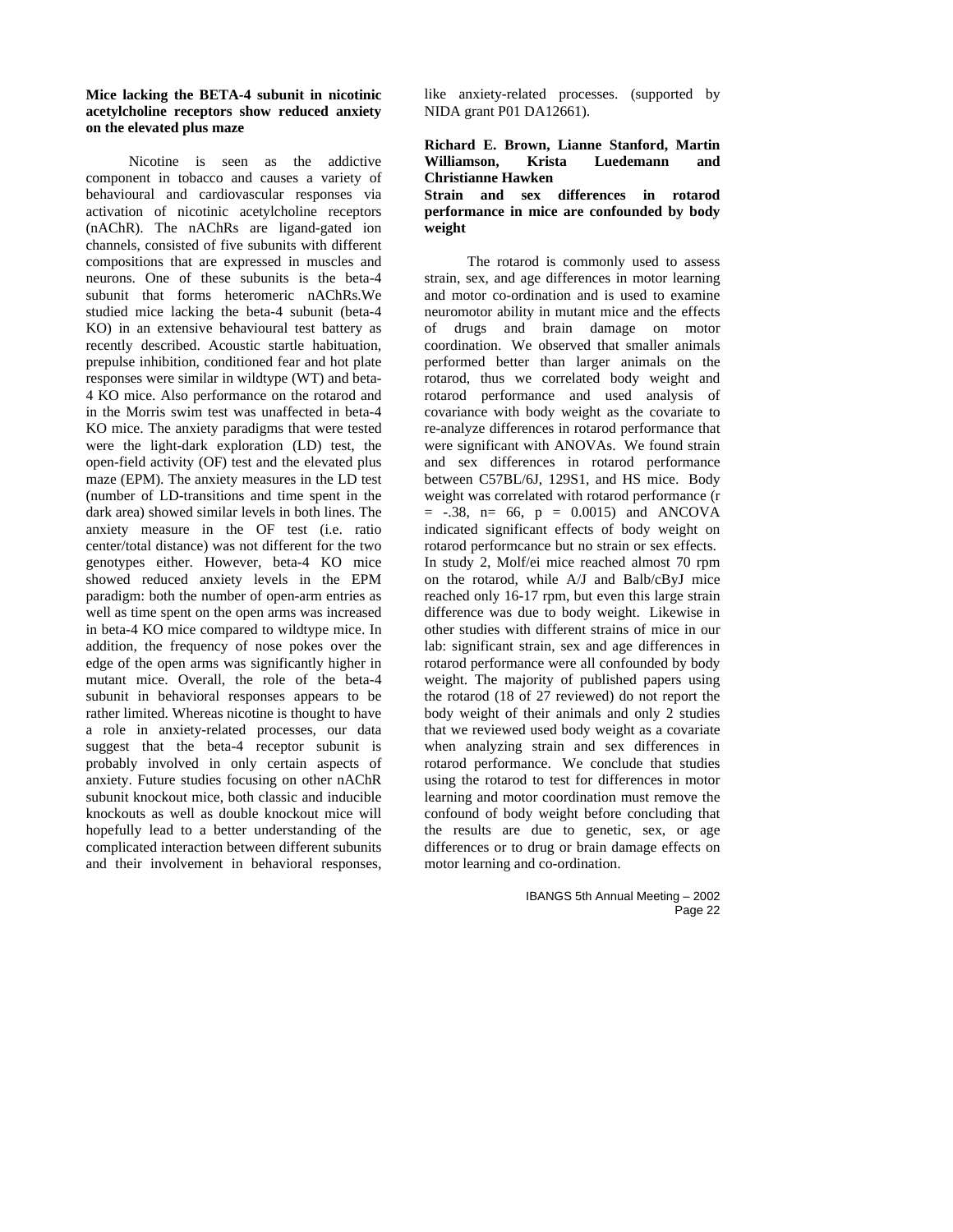Psychology Department, Dalhousie University, Halifax, Nova Scotia, Canada B3H 4 J1

#### **P. Chapillon1; C. Belzung2 and C. André3 Behavioural effects of b2-adrenergic receptor over-expression in mice.**

Mice over-expressing the human beta2 adrenergic receptor (2-AR) gene were generated and compared to C57BL/6 mice. As the transgene transcripts were detected in total brain extracts, we examined the expression of the 2-ARs in different brain areas including the cerebral hemispheres, the mesencephalon, the brain stem and the cerebellum. We evidenced a 9 fold overexpression of 2-ARs cerebellum of the transgenic mice and slighter increases (1.7-1.9 fold) in the cerebral hemispheres, the mesencephalon and the brain stem. We therefore investigated the behaviour of these mice in paradigms constructed to evaluate cerebellar function, such as the wooden beam, the suspended string, the unstable platform and the rotarod test. Finally, in order to assess the consequences of 2-AR over-expression in other brain regions, we compared the behaviour of the mice from the two genotypes in mice models of anxiety (openfield and free exploration test) and of learning and memory (passive avoidance and radial arm maze). Results show that transgenic mice display an impairment of performance in all the models of cerebellar function, which suggest a very severe deficit. Furthermore, mice display increased anxiety in the free exploratory test. Finally, simple learning such as habituation or emotional learning, was not modified while learning in complex task such as the radial maze was impaired. Taken together, these results suggest that 2-adrenergic receptor over-expression may be an animal model of the cerebellar cognitive affective syndrome. 1LNBA Faculté des Sciences, EA 1780

"PSY.CO", Université de Rouen, 76821 Mont Saint Aignan Cedex. 2 EA 3248 "Psychobiologie des émotions", UFR Sciences et Techniques, Parc Grandmont, 37200 TOURS. 3 ICGM, U380 INSERM, 22 rue Mechain - 75014 PARIS.

**J.S. Chen, G. Preston, J.M. Pickel^, B.S. Kolachana, J.W. Nagle, M.F. Egan and D.R. Weinberger DEVELOPMENT OF INDUCIBLE TRANSGENIC MICE CARRYING HUMAN CATECHOL-O-METHYLTRANSFERASE** 

**VAL AND MET ALLELES**.

Dysfunction of prefrontal cortex is a prominent feature of schizophrenia and has been associated with genetic factors including the Val108/158 Met polymorphism in the catechol-Omethyltransferase (COMT) gene. It has been hypothesized that the higher enzyme activity of COMT encoded by the Val allele impairs frontal function by increasing prefrontal dopamine catabolism, and by this mechanism increases risk for schizophrenia. To test this hypothesis, we developed inducible transgenic mice carrying the membrane bound form of human COMT Val and Met genes. The membrane bound form of COMT is predominant in all brain regions, and is hypothesized to play an important role in the catabolism of dopamine in postsynaptic neurons, especially in prefrontal cortex. To achieve inducible and tissue-specific expression in transgenic mice, the human COMT Val and Met cDNAs were subcloned into the inducible vector, pTet-splice, and placed under the control of tetracycline-regulated promoter. The inducible COMT-Val and COMT-Met constructs were microinjected into mouse oocytes. Seven founder lines of inducible COMT-Met transgenic mice and five founder lines of inducible COMT-Val transgenic mice have been identified by regular PCR-based genotyping, and confirmed by single nucleotide polymorphism (SNP) genotyping and DNA sequencing. To test the effect of the human Val and Met polymorphism on mouse COMT, human Met and Val mutations were introduced into the mouse COMT gene to replace the corresponding amino acid residue Leu. Since there is only 76% homology in nucleotide sequences and 80% homology in amino acid sequences between human and mouse COMT genes, the transgenic mice carrying human COMT genes may serve as a better animal model for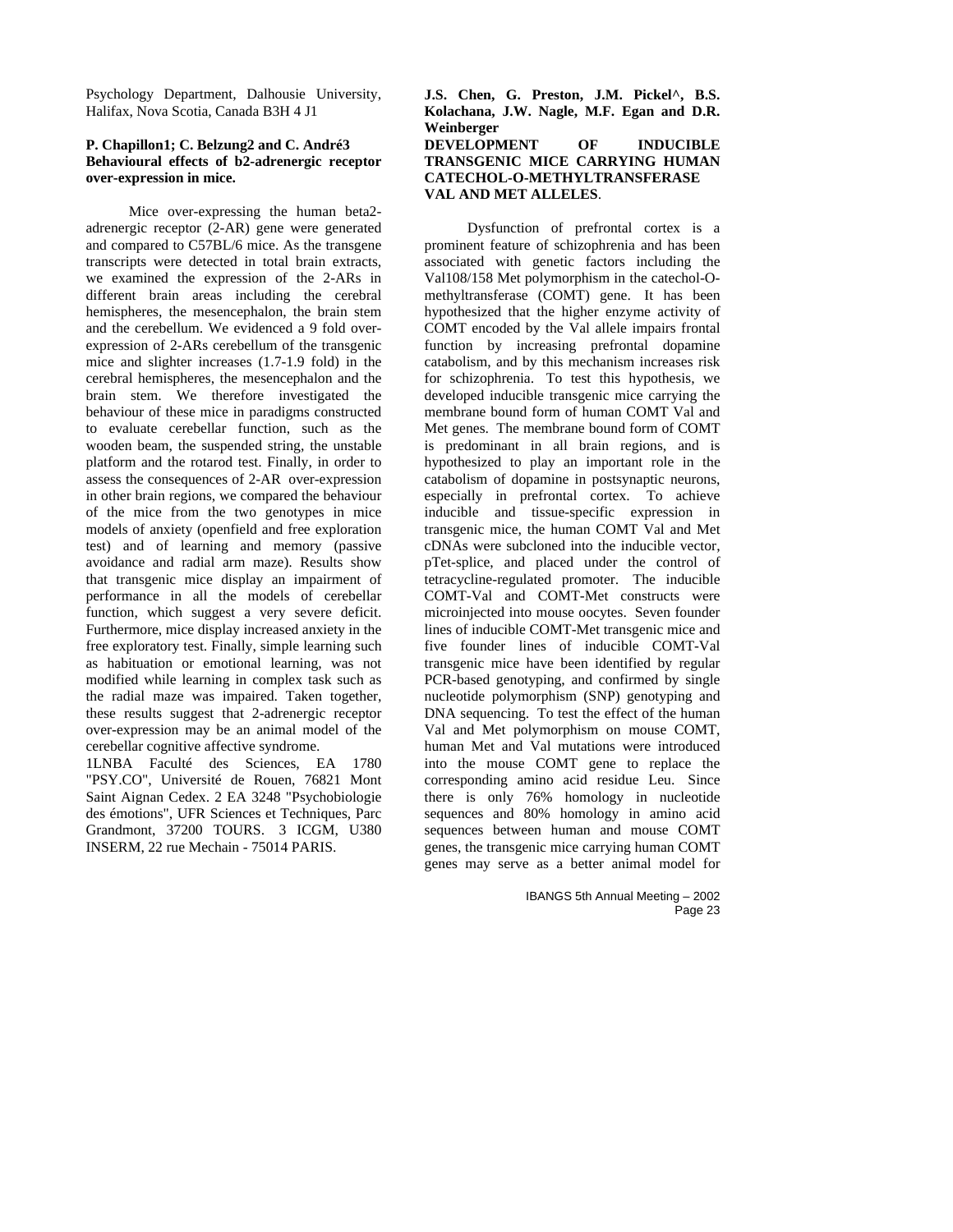study the effect of novel human COMT inhibitors on the improvement of prefrontal-type cognitive function for the potential treatment of schizophrenia and other disorders involving frontal dysfunction.

Clinical Brain Disorders Branch, Laboratory of Genetics, NIMH, NINDS, NIH, Bethesda, MD 20892.

#### **Cécile Ducottet and Catherine Belzung DIVERSITY IN THE RELATIONSHIP BETWEEN ANXIETY LEVEL AND SENSIBILITY TO SUB-CHRONIC UNPREDICTABLE STRESS AMONG EIGHT STRAINS OF MICE**

A large inter-strain variability has been observed in mice subjected to animal models of anxiety such as the elevated plus-maze. According to some theories, an elevated anxiety can be a risk factor as to the development of depressive symptoms by inducing increased susceptibility to psychological stressors which are putative etiological factors in depression.

To test this hypothesis, we subjected mice from eight strains (FVB/NA, BALB/cByJ, C57BL/6J, DBA/2J, 129/SvJ, C3H/HeJ, CBA/J and BA) first to two anxiety-related tests: the elevated plusmaze (EPM) and the free exploratory paradigm (FEP), then, to a 2-week period of sub-chronic unpredictable mild stress (SCUMS), which is a model of depression. Sucrose preference and a physical state index were observed before and after SCUMS. Data were analysed by a hierarchical cluster analysis that revealed a separation of the population in two clusters. In the first, mice that deteriorated physically after SCUMS appear to be highly anxious in the two tests and display both a lack of variation of their sucrose preference and a body weight gain (i.e. 129/SvJ and C3H/HeJ). The second cluster shows that physically unchanged mice are low or mildly anxious animals that decrease their preference for the sucrose solution and exhibit a body weight loss. Specific strains of mice do not characterise one of these two clusters however some strains appear more resistant to the procedure with no

physical changes (i.e. the C57BL/6J and CBA/J strains) while others exhibit a high sensitivity to SCUMS (i.e. physical deterioration in FVB/NA, BALB/cByJ, DBA/2J, C3H/HeJ, and BA). EA 3248, Tours, France

**Galaeva I.P., Garibova T.L., Voronina T.A., Krajneva V.A., Borlikova G.G., Makarenko A.M. NOOGLUTYL CORRECTS HEMORRHAGIC STROKE-INDUCED NEUROLOGICAL DISTURBANCES IN THE RAT**

A novel nootropic agent Nooglutyl is a positive regulator of AMPA glutamatergic system receptors. Its cerebroprotective properties were evaluated in rats with experimentally produced hemorrhagic stroke. The model of local cerebral hemorrhage was made in outbred white male rats. The brain tissue was destroyed within internal capsule area using the stereotaxis with the following under-language blood injection into damaged region. The rats with hemorrhagic stroke (HS) developed state and behavior disorders: neurological deficit (McGrow's scale), movements coordination disturbances (rotating rod test), impairments of simple reflexes performance (hole), learning and memory deficits (passive avoidance reflex PAR). Rats also demonstrated behavioral impairments in EPM test, which indicated their anxiety. Dynamics examination showed the exacerbation of changes and death of animals with HS to the 14th. Nooglutyl given as single dose of 10 mg/kg after operation was found to attenuate the neurological deficit in rats, restore movement coordination, diminish learning and PAR retrieval disturbances. Besides, Nooglutyl was capable of preventing completely the death of animals with hemorrhagic stroke. In HS rats group animal survival made 80% on Day 1st of observation and 50% on Day 14th, whereas while on Nooglutyl administration at a dose of 10 mg/kg no rat death was observed. Thus, it can be concluded that Nooglutyl exerts a marked neuroprotective effect, the mechanism of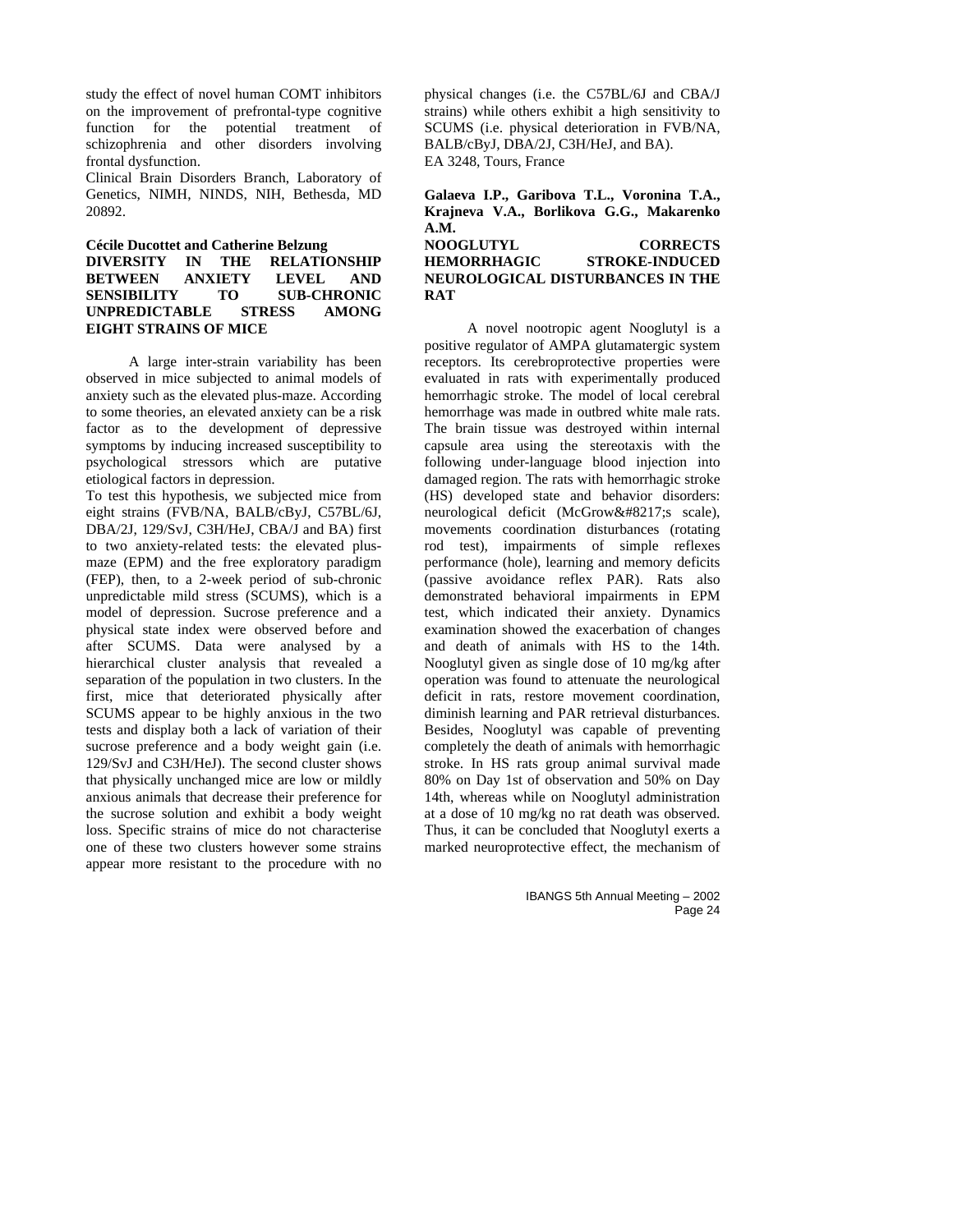its action is probably associated with the glutamatergic system Institute of Pharmacology, Moscow, Russia

#### **M. Labbe, L. Magnol, A. Duchon and Y. Herault**.

#### **Creation and phenotypic analysis of a new mouse model for Down Syndrome**

Down Syndrome (DS) is the most frequent form of trisomy in human and corresponds to a complete trisomy of the human chromosome 21 (HSA21). This increase in gene-dosage induces many developmental defects including mental retardation and other pathophysiological alterations. Genes of HSA21 have murine homologues located in syntenic region on mouse chromosomes 16, 17 and 10 (MMU10). Mouse models available until now correspond to entire or partial trisomy of MMU16. The most commonly used models display some features of the human syndrome, including some behavioral phenotypes but, it does not resume the whole phenotype that should be expected. The most telomeric part of the HSA21 is not amplified in the models whereas 1) it carries a large number of genes and 2) this region contains genes involved in the DS features according to the human genetic studies. In orde! r to understand and to further characterise the features of DS, more improved mouse models should be developed for the HSA21 telomeric part. Thus, we are engineering duplication of the corresponding homologous chromosomal regions in the mouse, in order to further study the developmental and physiological defects associated with DS. For this purpose, we develop ES cell technology combined with either the in vitro Hprt selection system or the in vivo TAMERE strategy, to engineer duplication inside the MMU10 homologous region. Such a new mouse mutant line, carrying a partial duplicated chromosome of the homologous region for the telomeric part of HSA21, will be studied in order to address the aetiology of DS through a wide phenotypic analysis.

Institut de Transgenose, CNRS GEM FRE 2358, Orleans, France.

#### **L. Liu1, C. Fernandes1, M. J. Galsworthy1, J. L. Paya-Cano1, S. Monleon2, R Plomin1 and L. C. Schalkwyk1.**

#### **Constructs of Exploratory Activity and Anxiety in Heterogeneous Stock (HS) Mice**

Anxiety and related exploratory activity are complex traits with a genetic contribution likely to be equally complex. A large variety of mouse tests of anxiety have been developed and attempts have been made to define the trait within, and across, different models. However, it is unclear whether a common underlying phenotype of anxiety can be extracted from these multiple tests or whether each test measures distinct situation specific anxiety and/or other exploratory behaviours. We will present data we have collected from 170 heterogeneous stock (HS) mice (outbred mice derived from an 8-way cross of inbred strains) in a battery of anxiety tests (open field, elevated plus maze, light/dark box, SHIRPA primary screen, approach behaviour and response to handling). Using principal component factor analysis, we obtained two major factors accounting for 25% and 18% of the total variance respectively, with exploratory activity measures highly loaded on the first factor, and the second factor representing classical anxiety measures. Sibling correlations were between 0.2-0.4  $(p<0.05, n=85$  sib pairs) for individual measures, while between the factors, sibling correlations were greater  $(0.2-0.5, p<0.05)$ , suggesting that there is a strong familial basis for the phenotypic data. Our results suggest that phenotypes assessed in this way will make good targets for molecular genetic research to identify associated genes and for functional genomic research to investigate gene-behaviour pathways.

1 Social, Genetic and Developmental Psychiatry Research Centre, Institute of Psychiatry, King's College London, De Crespigny Park, London SE5 8AF, UK.

2 Area de Psicobiologia, Facultad de Psicologia, Universitat de Valencia, Avda, Blasco Ibanez, Valencia, Spain.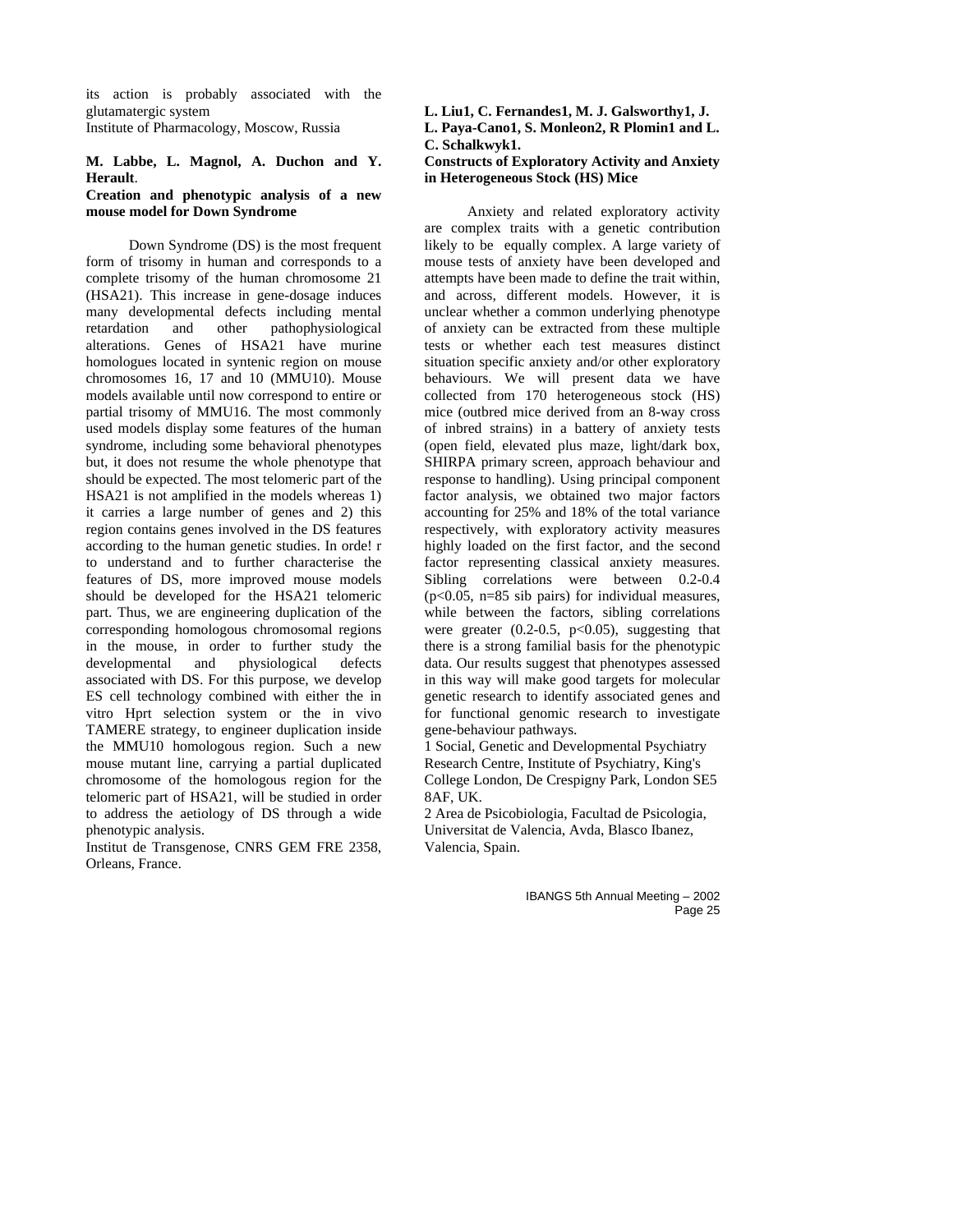This work was supported by an MRC Career Development Award (LCS).

#### **R. Madani, S. Kozlov, A. Vyssotski, G. Dell'Omo, A. Akhmedov, J. Kinter, H-P Lipp, P. Sonderegger, D.P. Wolfer.**

#### **Altered expression of the extracellular protease inhibitor neuroserpin interferes with exploratory behavior and reaction to novelty**.

Available evidence suggests that the balance between antiproteases and their target proteases in the extracellular space may be critical for neuronal function and pathology. Neuroserpin, a member of the serpin family of serine protease inhibitors, is expressed in the central nervous system and is an inhibitor of tissue type plasminogen activator (tPA) and plasmin. Mice genetically made deficient in neuroserpin (NsKO) have been generated. Homozygous NsKO mice lack Ns protein completely, whereas heterozygous mice express a reduced amount. Interestingly, zymographic analysis of NsKO brain did not reveal increased tPA activity, suggesting that other inhibitors contribute to the regulation of tPA and may compensate for the defect. These mice, together with transgenic mice which overexpress neuroserpin in neurons under the control of Thy1.2 promoter (Thy/cNs) have been subjected to analysis of activity in their home cages and to a battery of behavioral tests. Both NsKO and Thy/cNs mutants show normal levels and circadian patterns of home cage activity. However, homozygous NsKO mice exhibited reduced exploratory activity in novel environments, in particular they were reluctant to investigate the open zones of an elevated maze, as well as a novel object introduced into a familiar arena. A milder form of this phenotype was observed also in heterozygous mice. Thy/cNs mice showed normal activity in most of these tests but displayed a neophobic reaction towards the novel object. These results implicate neuroserpin in the regulation of emotional behaviour through a mechanism that is at least in part independent of tPA activity and they shed new light on the role of

extracellular proteolysis in the brain. University of Zurich, Institutes of Anatomy and Biochemistry, CH-8057 Zurich.

#### **B. Martin 1,2, D. Rinaldi 1,2,3 and A. Depaulis**   $\boldsymbol{2}$

#### **A common genetic mechanism involved in GABA- and glutamate-induced seizure susceptibility revealed by a mouse model for absence-epilepsy.**

Two selected mouse lines BS/Orl and BR/Orl - were derived from the BS and BR progenitor lines initially selected for susceptibility to seizure induced by methyl-beta-carboline 3 carboxylate (ß-CCM: an inverse agonist of the GABA-A receptor). These selected lines represent the first genetic mouse model for human absenceepilepsy with both epileptic (BS/Orl) and nonepileptic (BR/Orl) animals. Whether the genetic mechanism for ß-CCM-induced seizures shares common genes with convulsions induced by GABAergic and glutamatergic ligands was addressed in this study. Using the BR/Orl and BS/Orl lines, significant genetic correlations were found, which were positive for DMCM (methyl6,7-dimethoxy-4-ethyl-ß-carboline-3-

carboxylate) and PTZ(pentylenetetrazol), and negative for NMDA (N-methyl-D-aspartate) and KA(kainic acid) (p<0.0001, p<0.0001, p<0.003 and p<0.0001 respectively).Because any genetic correlation analysis necessitates a confirmation using another genetic approach to avoid any genetic drift, we have tested BR/OrlxBS/Orl F2 and F3 segregating populations. Similar correlations were found  $(p<0.03, p<0.0001,$ p<0.004 and p<0.0004 respectively).

Altogether, these results suggest a major common genetic factor responsible for the susceptibility/resistance to the GABA and glutamate convulsants. Interestingly this major genetic factor has opposite effects: seizure prone mice for GABA ligands are resistant for the glutamatergic ones and vice versa.

1. Laboratoire de Metabolisme Cerebral et Neuropathologies,U.P.R.E.S. E.A. 2633 Universite d'Orleans, B.P. 6759, 45067 Orleans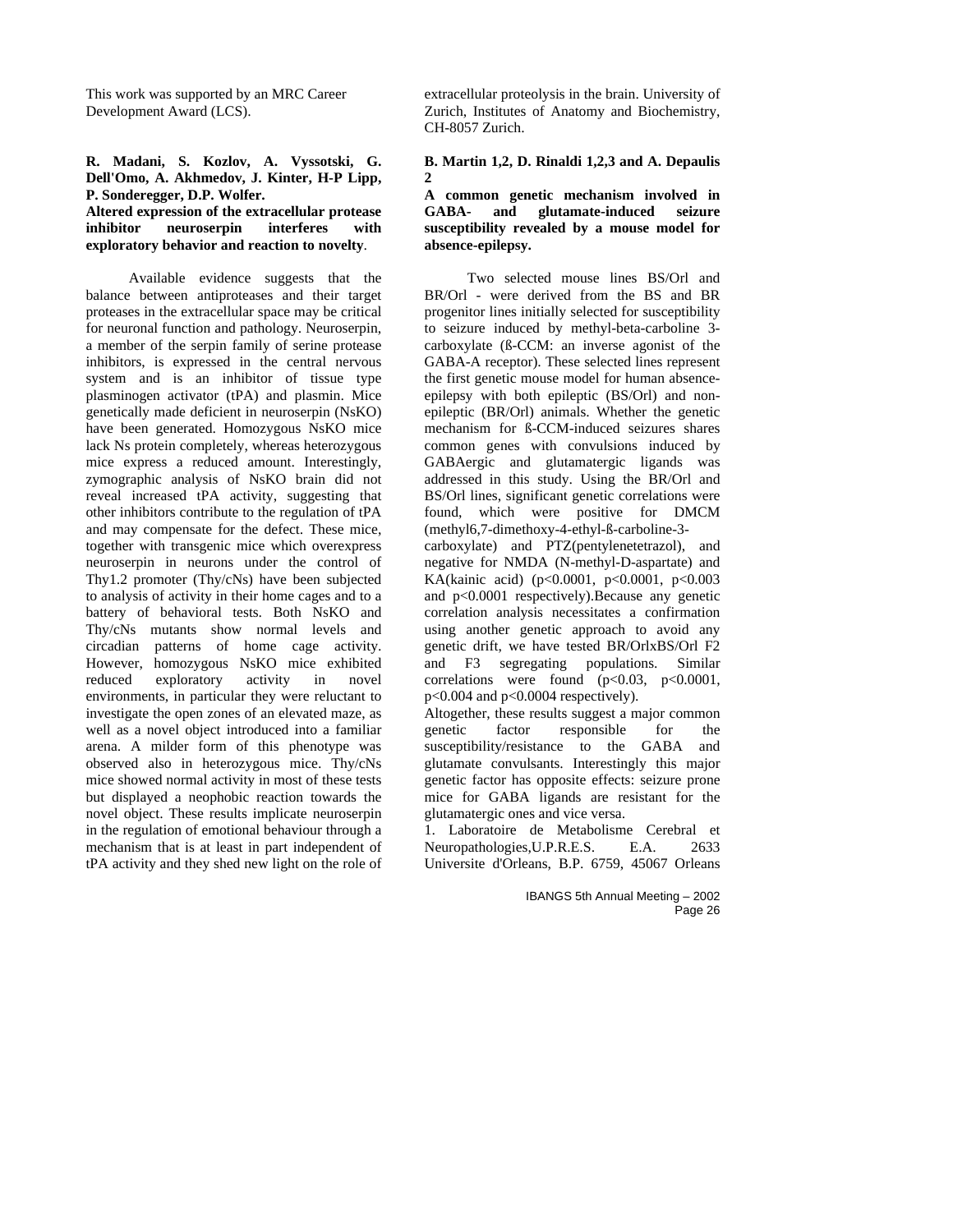Cedex 2, France. 2. U 398 INSERM : Neurobiologie et Neuropharmacologie des Epilepsies Generalisees, Faculte de Medecine - Universite Louis Pasteur, 11, rue Humann, 67085 Strasbourg Cedex, France. 3. Centre Hospitalier Regional d'Orleans, 1 rue de la porte Madeleine, 45000 Orleans, France.

## **Yann S. Mineur1, Daniel J. Prasol1, Wim E. Crusio1 and Paul R. Dobner2.**

#### **What role does Neurotensin play in D-Amphetamine sensitization?**

Neurotensin (NT) produces a wide range of behavioral and neurochemical effects after central administration that are similar to those produced by psychostimulant and antipsychotic drugs (APDs). There is increasing evidence that NT can both augment and antagonize dopamine (DA) signaling, depending on the site of administration. Thus, NT microinjection in the VTA increases locomotor activity and this response becomes sensitized upon repeated administration. This behavioral activation is accompanied by increased DA release in the nucleus accumbens (NAc) and prefrontal cortex, most likely due to the direct stimulation of DA neurons by NT acting at NT receptors (NTR-1). This contrasts with the APD-like effects of NT administered in the NAc. Psychostimulants and APDs induce NT expression in distinct striatal regions in medium spiny neurons in either the direct or indirect pathways, respectively. These observations taken together indicate that NT could mediate at least a subset of the effects of these drugs. Recent evidence that non-peptide NT antagonists attenuate amphetamine sensitization and the effects of APDs on prepulse inhibition and latent inhibition support a role for endogenous NT in both psychostimulant and APD drug action. However, the available NT antagonists have agonist activity at a second NT receptor subtype, NTR-2, and may display partial agonist activity at NTR-1. We have taken a genetic approach toward understanding NT signaling functions by generating NT knockout (NTKO) mice and have

used these mice to examine amphetamine induction of locomotor activity.

We investigated the behavioral effects of acute and chronic D-amphetamine injection in the open field. NTKO mice exhibited lower locomotor activity when compared to their wild type (WT) littermates. Moreover, the behavior of NTKO compared to WT mice showed a different temporal pattern. These data suggest that NT plays a role in the behavioral response to amphetamine. Preliminary results indicate that NTKO mice are also defective in amphetamine sensitization.

1Brudnick Neuropsychiatric Research Institute, University of Massachusetts Medical School, 303 Belmont Street, Worcester, MA 01604, USA. 2Department of Molecular Genetics and Microbiology, University of Massachusetts Medical School, 55 Lake Ave. North,

#### **J. L. Paya-Cano1, M. J. Galsworthy1, C. Fernandes1, L. Liu1, S. Monleon2, L. C. Schalkwyk1 and R. Plomin1 General cognitive ability does not vary with brain, cerebellum or hippocampus weights in heterogeneous (HS) mice**

Recently, human research aimed at identifying brain mechanisms that are correlated genetically with general cognitive ability ('g') have shown that individual differences in brain volume are highly heritable and that genetic factors appear to mediate substantially the phenotypic correlation of about 0.40 between brain volume and 'g' (Pennington et al. 2001). Although brain weight has been found to have functional correlates with behaviour in mice, as yet there have been no reports of investigations on genetic mediation of brain weight and behaviour in mice. Here we analysed brain weight and cognitive data from 72 sibling pairs of outbred HS mice (n=144). Total brain weight as well as cerebellum and hippocampus weights were obtained for all mice. The cognitive tests included T-maze, Hebb-Williams test, Puzzle box and Morris water maze. Consistent with human data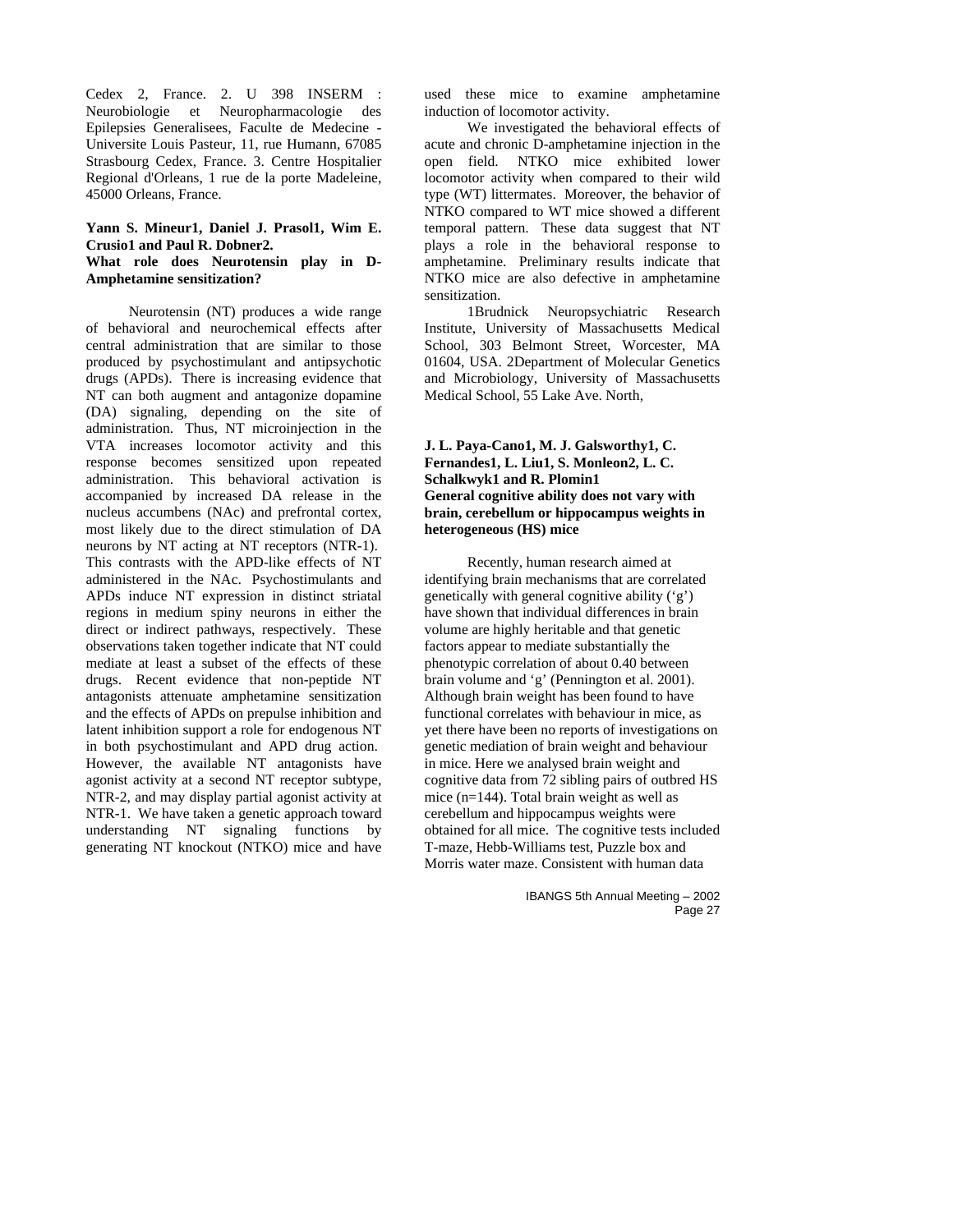suggesting substantial genetic influence on brain volume, total brain, cerebellum and hippocampal yielded high positive sibling correlations. Also similar to human data, general factor ('g') extracted from the cognitive measures yielded a significant sibling correlation. These sibling correlations suggest that the brain weight and 'g' measures are reliable. However, unlike the human data, brain weight measures did not correlate with 'g'. The present sample size has greater than 99% power to detect an association between brain weight and 'g' if the effect size of the association in mice is comparable to human research (correlation of .40). Thus, despite the evidence for 'g' in mice, it appears as though total brain weight does not contribute to explain the individual differences found in general cognitive functioning in this sample.

1 Social, Genetic and Developmental Psychiatry Research Centre, Institute of Psychiatry, King's College London, De Crespigny Park, London SE5 8AF,UK. 2 Area de Psicobiologia, Facultad de Psicologia, Universitat de Valencia, Avda, Blasco Ibanez, Valencia, Spain.This work was supported by an MRC Career Development Award (LCS)

#### **W.PINOTEAU, L.NICOLAS, S.ROUTIER, D.MIGLIORE-SAMOUR, P.ROUBERTOUX and S.MORTAUD**

#### **Postnatal administration of COUMATE, a STEROID SULFATASE inhibitor, affect behavioral development in CBA/H mice**

Over the past decade, it has become clear that the brain is a steroidogenic organ. Furthermore the steroid sulfatase (STS) is an important enzyme in steroid metabolism. In fact, it plays a central function in the neurosteroid mode of action, since it is responsible for the switch between the sulfated and the free forms of steroids wich have opposite effects. Generally dehydropiandosterone sulfate (DHEAS) and pregnenolone sulfate (PREGS) are considered to be GABAA antagonist. The unsulfated forms (PREG but not DHEA) are classified as GABAA agonists. Moreover, DHEAS, PREGS and their unconjugated forms are positive allosteric

modulators of the NMDA receptor. Several studies have equally demonstrated that DHEA, DHEAS regulate the motility and /or growth of neocortical neurons in vitro and that PREG, PREGS regulate microtubule lattice formation and dynamics, which determine shape and control the balance between rigidity and plasticity in neuronal processes.At birth, the STS level was clearly higher than in adults. This level increased regularly until day 30. Then it decreased until day 45, where the concentration observed corresponded to the adult brain level. The high level of STS concentration in the brain during pups development could be responsible for a regulation of the sulfated to free steroids ratio. So, in this study we assessed whether COUMATE (an STS inhibitor) modulate behavioral development in pups CBA/H mice. Coumate (10mg/kg) was daily administred orally during 15 days after birth and pups were tested for sensorial and motor responses. A single dose of coumate produced a significant inhibition of the STS activity both in brain (70.57%) and liver (87%) 24h fallowing administration. Furthermore, we investigated brain anatomy at P5, P10, P15 during the treatment. The behavioral tests showed that COUMATE damaged behavioral development in pups CBA/H mice. These results demonstrate that STS could be involved in brain maturation probably by a modification of the sulfated and free forms of steroids ratio.

 a FRE 2134 CNRS Génétique, Neurogénétique, Comportement, 3B rue de la Férollerie, 45071 Orléans La Source, France.b UMR 6005 CNRS Institut de Chimie Organique et Analytique, BP 6759, 45067 Orléans cedex 2, France.c CNRS Laboratoire de Neurophysiologie cognitive, Chemin Joseph-Aiguier 13402 Marseille cedex 20, France.d Université d'Orléans La Source, UFR Sciences, 45067 Orléans La Source Cédex 2, France.

#### **Claudia F. Plappert, Peter K. D. Pilz, H.-U. Schnitzler**

**Prepulse inhibition and prepulse facilitation of the acoustic startle response is variably**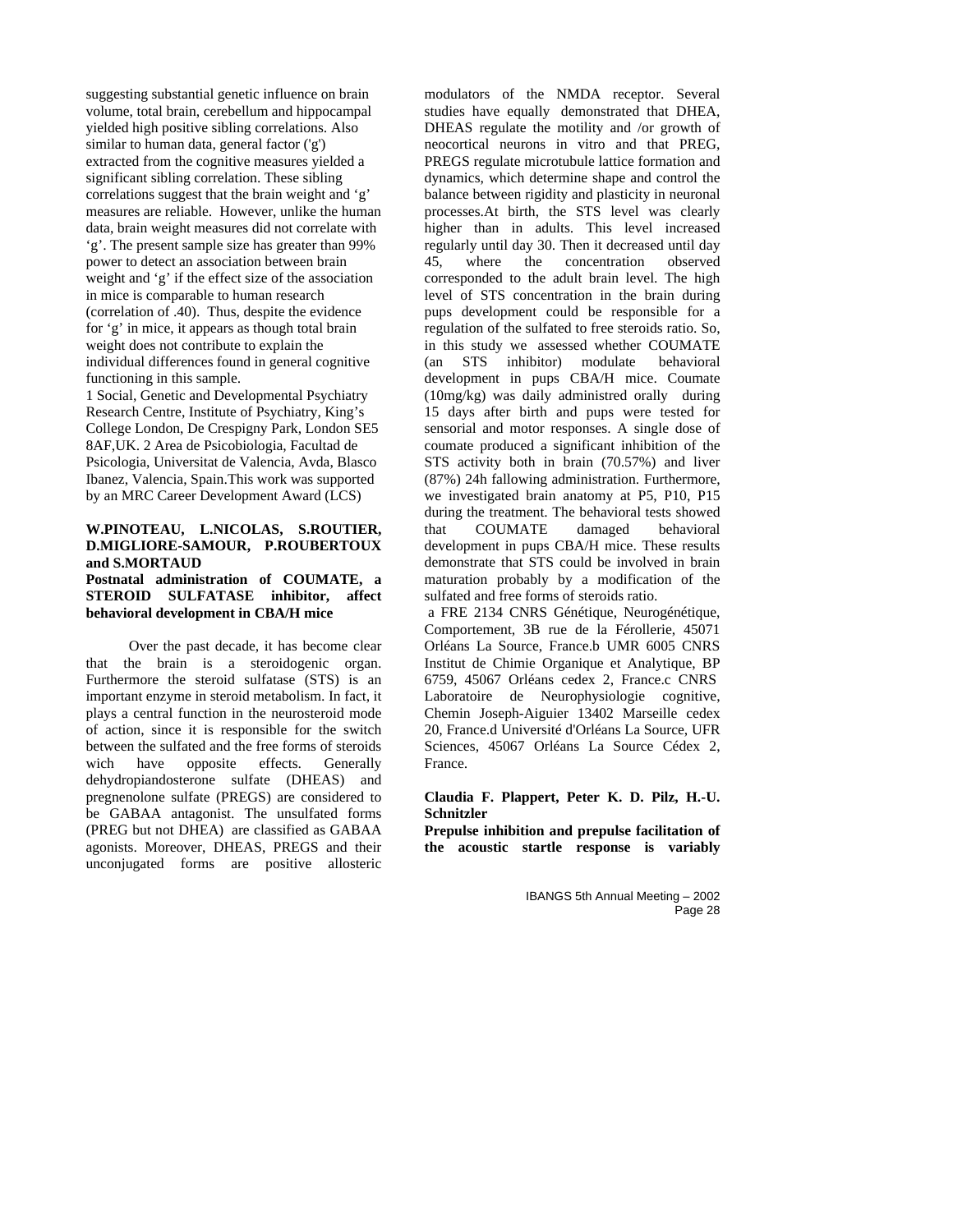#### **influenced by stimulus parameters and stimulus habituation in different mouse strains**

Changes in the sensory environment called prepulses administered before the startle stimulus change the acoustic startle response (ASR). The interpulse interval (IPI) between prepulse and startle stimulus is decisive whether the ASR is decreased (prepulse inhibition, PPI) or increased (prepulse facilitation, PPF). In rats, IPIs of 10-500 ms evoke PPI, IPIs of 0-10 ms PPF. Aim of the present study was to investigate PPI and PPF in several inbred mouse strains (C57BL/6J, 129/SvHsd, AKR/OlaHsd) and a hybrid strain between NMRI mice and wild mice (M. musculus domesticus). Exp 1: 12 mice (6 females, 6 males) of each strain were given prepulses (14 kHz, 65 dB SPL) at different IPIs (6.25, 12.5, 25, 37.5, 50, 100, 200, 400 ms) before the startle stimuli (noise, 110 dB SPL). Prepulses evoked differently strong PPI in all inbred strains (129>C57>AKR) at all IPIs which was maximal at 37.5 ms IPI and decreased at shorter or longer IPIs. In hybrids, however, prepulses caused PPF at IPI up to 37.5 ms while PPI occurred only at longer IPIs (50-400 ms). Exp. 2: At lower prepulse intensities (45 and 35 dB SPL), PPF was observed in all mouse strains with a maximal ASR decrease at 12.5 ms IPI, while PPI at IPI  $= 37.5$  ms was decreased. Exp. 3: When repeating Exp. 1 with naïve mice over several days, PPI and PPF changed over the days depending on genotype: PPI increased over the days in C57. In hybrids, PPI increased and PPF decreased over the days. In 129 mice, both, PPI at longer IPIs and PPF at short IPI increased. We conclude that the genotype of the mice determines PPI and PPF in all examined aspects: differences in influence of prepulse intensity and IPI, and in long-term changes over days were found. We deduce there fore, that PPI and PPF are independent processes which are genetically determined.

1Animal Physiology, University of Tuebingen, Morgenstelle 28, 72076 Tuebingen, Germany. This work was supported by the Deutsche Forschungsgemeinschaft (DFG, Schn 23/1-4), hybrids were provided by Prof. G. Ehret, University of Ulm.

#### **S. Pothion, C. Belzung, JC. Bizot. Effect of chronic unpredictable mild stress on anhedonia and memory in two strains of mice**.

Anhedonia, the loss of pleasure or interest, is one of the core symptoms of human depression. In depressive patients, anhedonia is often associated with memory deficits, particularly in old patients which are more sensitive to stressful events. In rat, chronic exposure to a variety of mild stressors has been found to cause a reduction of sucrose consumption that is consistent with a loss of responsiveness to reward.Using a mouseadapted version of this model, we investigated the effect of chronic unpredictable mild stress (CUMS) on both anhedonia and memory in two strains of mice (C57BL/6 and CBA/H). Mice were submitted to 7 weeks of CUMS and anhedonia was weekly assessed using a sucrose consumption test, the evaluation of the physical state and the measurement of body weight. Results were compared with the ones non-stressed animals, housed in a separated room. Following 4 weeks of stress exposure, mice were tested for spontaneous alternation in the Y-maze, for spatial memory in the water-maze, and for social recognition for a juvenile. Results show that the effects of CUMS on the measured parameters are different according to the mouse strains.

1Key-Obs SA, Orleans. 2Laboratoire Psychobiologie des Emotions, Tours.

#### **Laetitia Prut; F. Crestani; R. Keist; J.-M. Fritschy; D. Benke;; H. Blüthmann; H. Möhler; U. Rudolph TRACE FEAR CONDITIONING INVOLVES**

# **HIPPOCAMPAL** α**5 GABAA RECEPTORS**

The heterogeneity of GABAA receptors contributes to the diversity of neuronal inhibition in the regulation of information processing. While most GABAA receptors are located synaptically the small population of  $\alpha_5GABA_A$  receptors is largely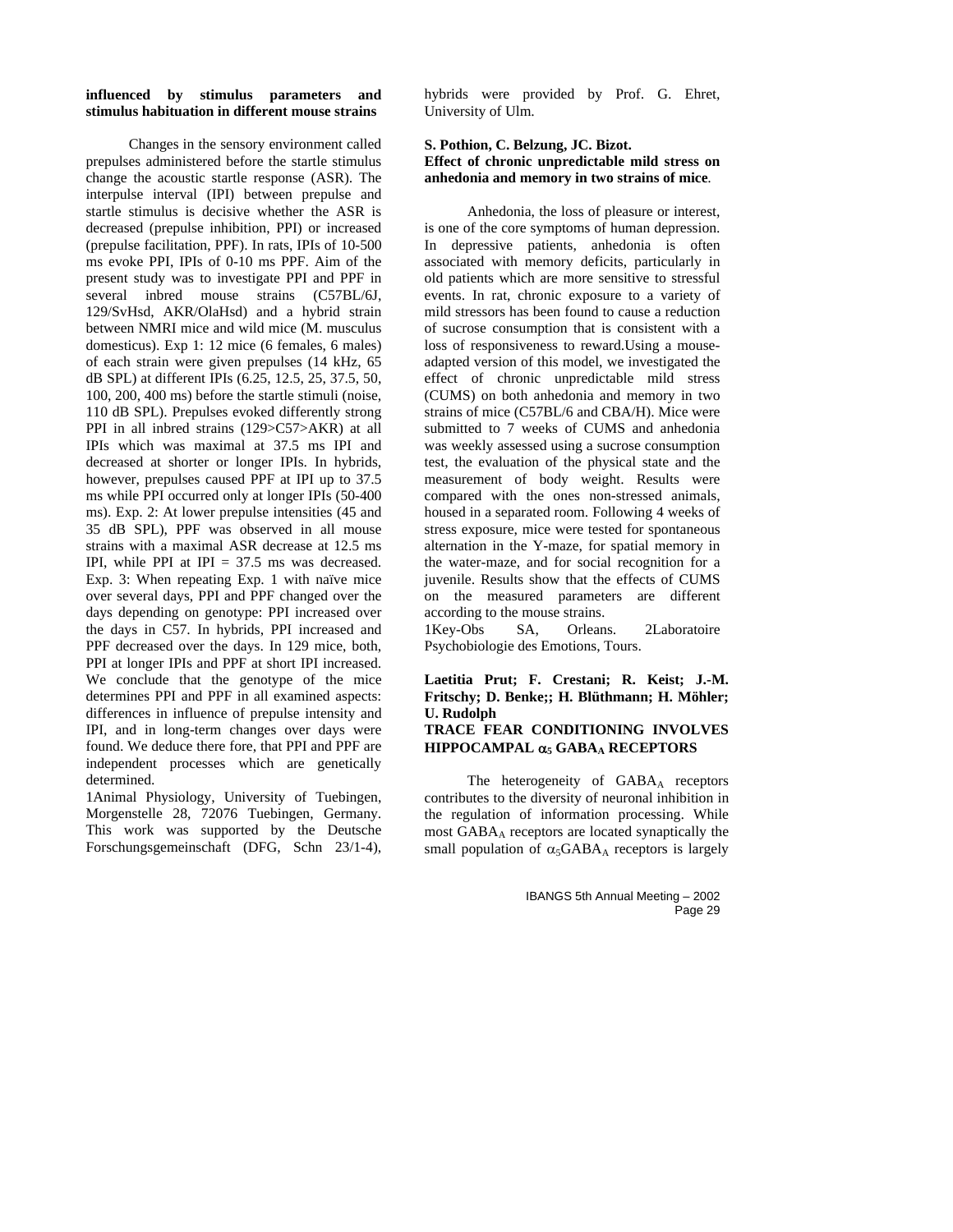expressed extrasynaptically. To clarify the role of the  $\alpha_5GABA_A$  receptors in the control of behavior a histidine-to-arginine point mutation was introduced in position 105 of the murine  $\alpha_5$  subunit gene which rendered the  $\alpha_5 GABA_A$  receptors diazepaminsensitive. Apart from an incomplete muscle relaxing effect, neither the sedative, anticonvulsant nor anxiolytic-like activity of diazepam was impaired in  $\alpha_5(H105R)$  mice. However, in hippocampal pyramidal cells, the point mutation resulted in a selective reduction of  $\alpha_5GABA_A$ receptors which altered the drug-independent behavior. In line with the role of the hippocampus in certain forms of associative learning, trace fear conditioning, but not delay conditioning or contextual conditioning, was facilitated in the mutant mice. Trace fear conditioning differs from delay conditioning in that the conditioned and the unconditioned stimulus is separated by a time interval. Thus, the largely extrasynaptic  $\alpha_5$ GABA<sub>A</sub> receptors in hippocampal pyramidal cells are implicated as control elements of the temporal association of threat cues in trace fear conditioning. Institute of Pharmacology and Toxicology, University of Zurich and Department of Applied Biosciences, Swiss Federal Institute of Technology (ETH), Zurich, Switzerland; F. Hoffmann-La Roche Ltd., Pharma Research Gene Technology, Basel, Switzerland. Supported by: Swiss National Science Foundation

#### **Daisy Rinaldi 1,2,3; Antoine Depaulis 2 and Benoit Martin 2,3 BS/Orl and BR/Orl, two genetic mouse models for absence epilepsy**

Absence-epilepsy is characterized by non convulsive seizures associated with bilateral synchronous spike-wave discharges (SWDs) recorded on the electroencephalogram in both cortex and thalamus. The genetic mechanism underlying absence-epilepsy is not known in human or in animals. However a possible involvement of the gene encoding the gamma2 subunit of the GABA-A receptor has been suggested. We have derived two mouse lines

(BS/Orl and BR/Orl) from the BS and BR progenitor lines initially selected for differential susceptibilities to seizures induced by methylbeta-carboline 3-carboxylate (beta-CCM), a ligand of the GABA-A receptor benzodiazepine site. Since it has been shown that the beta-carboline compounds are involved in aggravation of absence seizures, the possibility of spontaneous occurrence of SWDs was examined in these two lines BS/Orl and BR/Orl. In BS/Orl mice, spontaneous SWDs  $(8\pm1 \text{ Hz})$  occurred regularly (about 1/min) and lasted for up to 8 s, when animals were awake and inactive, in both cortex and lateral thalamus. No SWDs were recorded in the dorsal hippocampus. Injections of ethosuccimide (200 mg/kg) or valproate (200 mg/kg) suppressed SWDs whereas injections of carbamazepine (30 mg/kg) enhanced the total duration of seizures in these mice. No SWDs were recorded in BR/Orl mice either spontaneously or after beta-CCM injection (4 mg/kg). These data suggest that the BS/Orl and BR/Orl lines constitute a genetic model of human absenceepilepsy relevant for studying the mechanisms underlying both the genesis of SWDs and the resistance to this form of seizures.

#### **Thomas S., Thiery E., Aflalo R., Vayssettes C., Verney C., Berthuy I., Créau N. The expression of PCP4 (PEP19), the chromosome 21 camstatin, is regulated during early development and aging**

PCP4 belongs to a family of proteins involved in calcium transduction signals. It binds calmodulin as neuromodulin and neurogranin via a IQ motif, but it is not regulated by PKC and therefore belongs to another regulation pathway (Slemmon et al. 1996, J Biol Chem 271, 15911). More recently it has been shown in a transfection model that it regulates the CaMKII which mediates the transduction of apoptotic signal (Johanson et al. 2000, J. Neurosci 20, 2860). PCP4 has been identified in the mouse before human and the aminoacid homology between the two species is 98%. Its expression has been described post-natally and in adult in many brain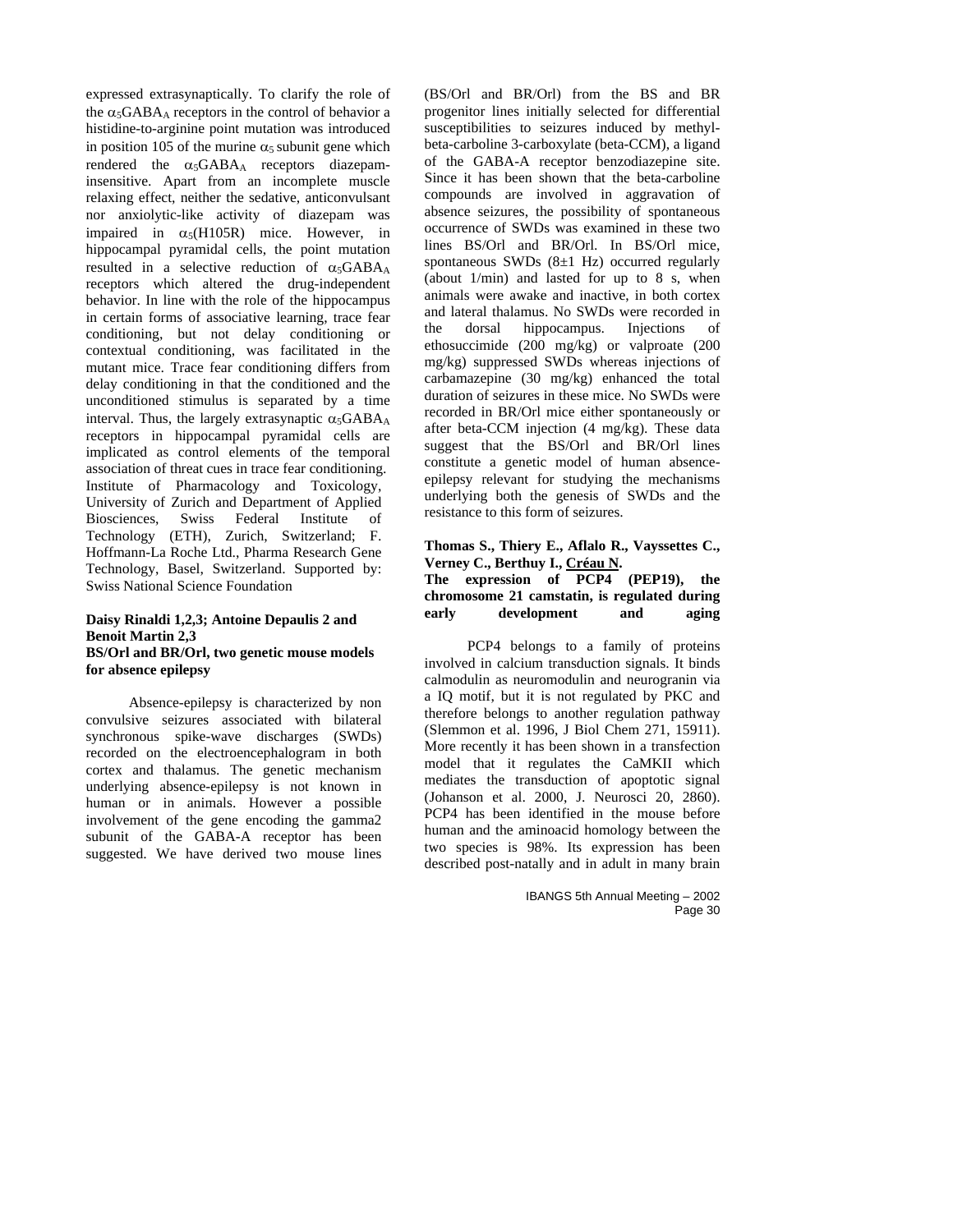regions with a neuronal pattern, where its function is still not understood. A reduction of its expression has also been shown in degeneration diseases such as Huntington and Alzheimer (Utal et al. 1998, Neuroscience, 86, 1055).The gene is localized on human chromosome 21 and is in three copies in Down syndrome patients. In the mouse it is localized on MMU16 and present in three copies in the mouse trisomic models Ts65Dn and Ts1Cje. We therefore try to determine in the mouse if the gene expression begins earlier in development and if it is restricted to the neuronal lineage. Moreover the level of this expression was analyzed during normal aging. Mouse were studied from embryonic day 7.5 p.c. to P0. PCP4 was found expressed in ectoderm at E7.5 p.c. and later in some surface ectoderm and neuroectoderm derivatives, particularly in post-mitotic neurons. During adult life the expression level in the brain showed a decrease with age which was analysed in the cerebellum by quantification of in situ hybridization signals on Purkinje cells and real time RT-PCR. In the adult trisomic mouse Ts1Cje, PCP4 was found overexpressed in all adult brain regions. These results are particularly relevant to evaluate the role of PCP4 during embryogenesis and the consequences of its overexpression in trisomy 21 patients during development and aging.

EA3508, Université Denis Diderot, Paris France.

#### **V.V.Voznessenskaya1, C.J.Wysocki2 Mammalian Model of Aggression and Smell**

In many species odors are involved in initiation and cessation of aggressive activities; however, it is unclear wheather these two complex behavioral traits have an overlapping genetic basis. Inour research we take adventage of the discovery that two inbred strains of mice, CBA (CBA/J) and NZB (NZB/B1NJ) serve as animal models for both extreme olfactory variation and for aggression. The phenotypes are sensitivity to androstenone(5a-androst-16-en-3-one) and the level of inter-male aggression. The androstenonesensitive and low-aggressive CBA strain and the androstenone-anosmic and highly-aggressive NZB

strain were used. In a classical genetic analysis we tested sensitivity to androstenone in both types of F1 hybrids and in segregating F2 mice (n=104) using a "buried cookie test". Differences in sensitivity to AND between CBA and NZB mice were estimated to be at least 2,000-fold. Analysis of the results of AND sensitivity tests of the segregating F2 generation indicated the polygenic nature of this trait. The level of aggressiveness was quantified using a standard test with castrated male intruders serving as target mice. 93% of CBA mice did not attack the intruder. Of the NZB males, 88,2% exhibited high levels of aggression. Only 23% of CBA(female)xNZB(male) F1 were aggressive; however, 92% of the males from the reciprocal, NZBxCBA, cross revealed high levels of aggression. In the F2 generation, the level of sensitivity to AND is correlated with the level of male aggressiveness  $(r=0.78)$ . A strong correlation between these two phenotypes in the segregating F2 generation suggests either linkage of genes controlling these behavioral traits or pleiotropy.

1A.N.Severtzov Institute of Ecology & Evolution RAS, Moscow, Russia. 2Monell Chemical Senses Center, Philadelphia, USA

#### **Wolfer DP (1), Plath N (2), Kuhl D (2), Mohajeri MH (3), Minichiello L (4), Drescher I (1), Madani R (1), Lipp HP (1)**

**Spatial and non-spatial deficits in the watermaze distinguished by automatic identification and classification of swimming strategies** 

Water-maze navigation is frequently used to assess spatial learning of mutant mice. However, learning the task is a multistage process that requires complex adaptive responses and involves multiple memory systems. During learning, mice explore many strategies. Initial wall hugging (thigmotaxis) is soon followed by random exploration of the pool. More systematic scanning of the pool then increases the chance of hitting the platform. After learning that the platform is at a constant distance from the wall, mice adopt a circular swim pattern (chaining). Eventually, they realize that the goal has a fixed